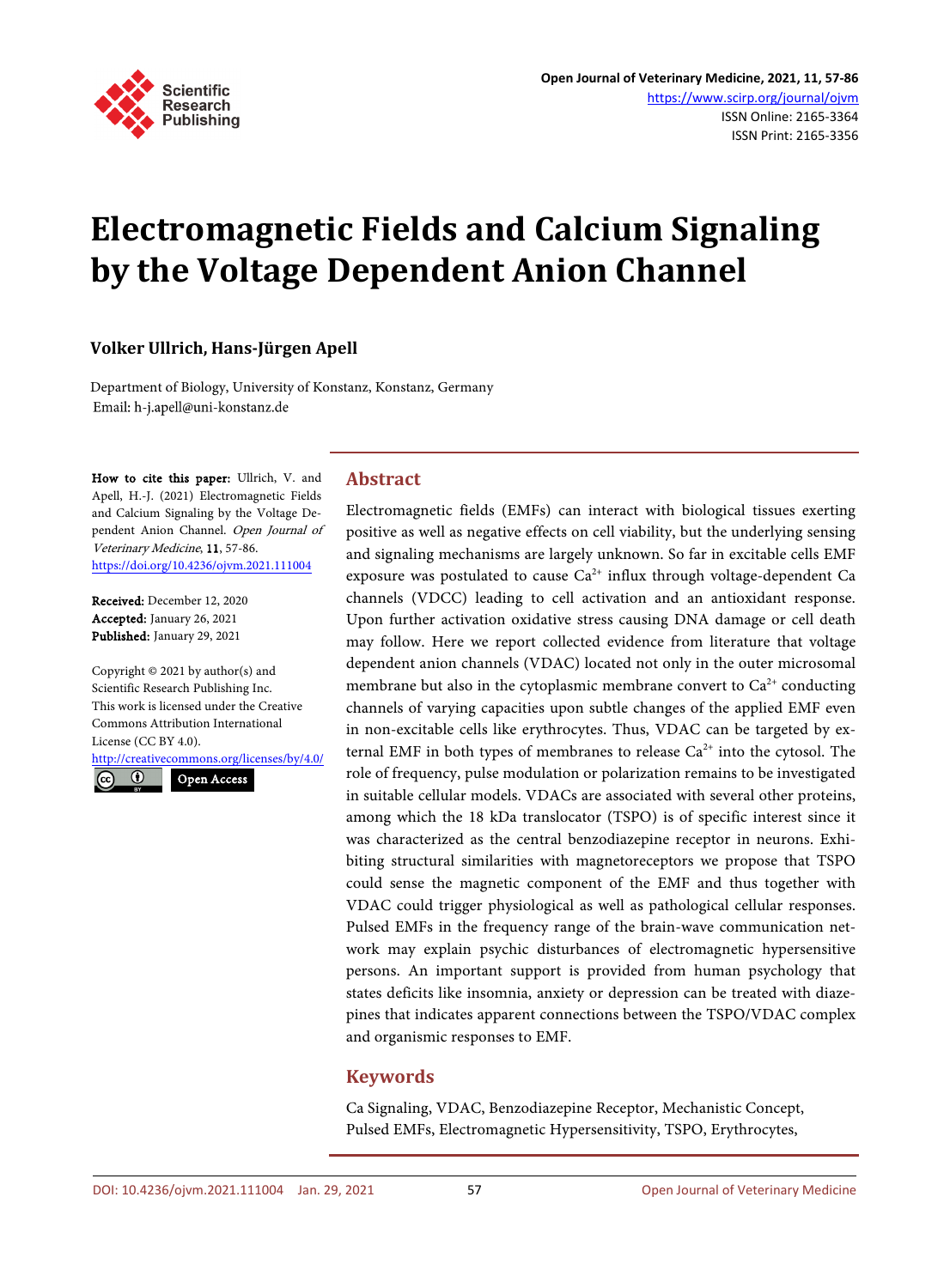NADH-Oxidase, Apoptosis, Magnetosensor, Membrane Potential, Oxidative Stress, Brain Signaling, Autism

# **1. Introduction**

The digital revolution changes life in our modern world dramatically and enables mankind to solve increasingly complex problems in shorter times. Mankind is forced to act more and more in networks and relies on mobile communication that significantly affects our way of life. The technical progress is reflected in ever more rapid developments of wireless communication systems emitting EMFs from radio frequencies to microwave radiation (e.g. 3G, 4G, Wi-Fi, Bluetooth) and now 5G. This new ultra-rapid and high capacity network is currently being installed worldwide, not without increasing warnings on possible health risks for humans and living organisms in general [\[1\]](#page-20-0) [\[2\]](#page-20-1) [\[3\]](#page-20-2) [\[4\].](#page-20-3) There are numerous reports on so-called "electromagnetic hypersensitive" persons who suffer from headache, insomnia, unrest, deficits in memory and learning, skin sensations or even depression in possible connection with mobile communication [\[5\]](#page-20-4) [\[6\].](#page-20-5)  Meanwhile about 8% of the human population suffer from such obviously brain-related diseases and together with the rising incidences of the burn-out syndrome [\[7\].](#page-20-6) In the male population a severe reduction of sperm counts [\[8\]](#page-21-0) and breast cancer was found to increase in young women carrying their cell phone close to the breast [\[9\].](#page-21-1) Such epidemiological studies on humans are always subject to criticism and hence health effects by cell phone exposure were mostly disputed in literature. On this background and in view of the multiple physiological and psychological effects, it became obvious that a broad range of toxicological and mechanistic studies were required to find solid support for potential risks of microwave exposure from mobile phones and their base stations. Animal studies were the first choice in risk assessment and long-term exposure at low dosage was required to eliminate potential thermic effects of the irradiation. In a study carried out over 20 years and published in 2018 the FDA within the US National Toxicology Program performed a risk assessment with over 20,000 rats and mice showing a significant increase in glioma and its precursors in male rats (emfdata.org). In parallel a similar study by the Ramazzini Institute performed with 2448 Sprague-Dawley rats the animals developed significantly more heart Schwannomas in male rats [\[10\].](#page-21-2) In such animal studies [\[11\]](#page-21-3) [\[12\]](#page-21-4) DNA damage as well as oxidative stress symptoms were also present which suggests a causal relationship with tumor formation. Not only tumors but also developmental hazards seem to be a consequence of low-dose microwave exposure as seen in livers from fertilized chick embryos [\[13\].](#page-21-5) Increased mortality and severe malformations were reported in developing chicken eggs daily exposed for 50 min to mobile phone irradiation [\[14\].](#page-21-6) These authors also refer to 8 other studies with similar outcome indicating the developing chicken egg to be a reliable model for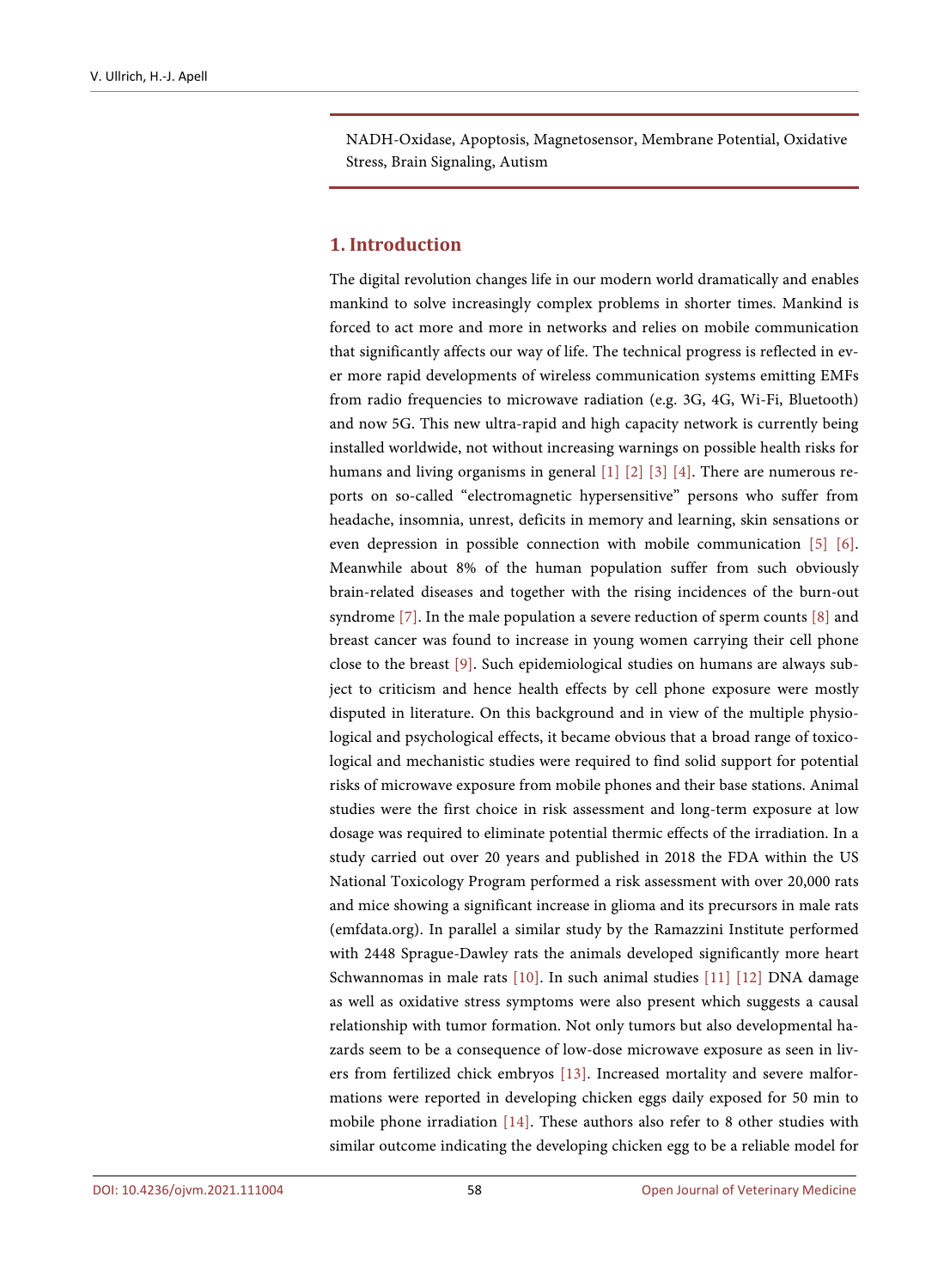potential teratogenic effects of microwave irradiation. In this context results of M. Hässig et al. [\[15\]](#page-21-7) must be mentioned which suggested nuclear cataracts in calves born upon exposure to radiation from antenna base stations during gravidity. In spite of such abundant epidemiological and toxicological data, the officially tolerable exposure levels to EMFs, designated the specific absorption rate (SAR), refers only to the thermal effects of microwave irradiation and allow heating of the skin by 1˚C, and a safety factor which still allows exposure levels of EMFs that exceed by far the level at which biological effects were reported in a vast amount of literature. The need for reliable biological tests is obvious and hence a rational and mechanistic approach is necessary to determine justifiable EMF-exposure levels. It is the goal of this review to compile the abundant data available in this field for new prospects on biochemical events triggered by exposure of tissues and cells to electromagnetic fields.

There may be a general agreement on clearly non-thermal effects of EMFs in biological systems. The amount of energy absorbed in biological tissue provided by EMFs relies crucially on frequency, intensity and exposure time. Radiation in the GHz range will interact preferably with electrons and primarily produce thermal effects. Pulse protocols modulated onto the carrier frequency provide, however, in their frequency spectrum components which are able to induce responses in proteins. Such signals and pulse trains with pattern in the range of milliseconds or longer are able to trigger conformational rearrangements leading to channel opening or closing. Another important question is the penetration of tissue. From basic physical principles it is known that electromagnetic radiation declines exponentially in matter due to absorption. The penetration depth, which typically is specified by the length at which the intensity at the surface is reduced to 37% (=1/e), depends on the applied wavelength and the material through which the radiation has to pass. In the GHz range it was found, the higher the frequency the higher the absorption coefficient. Besides thermal absorption it is, however, largely unknown by which mechanisms EMFs interact with different tissues and cells and above which radiation intensities significant effects on cellular processes are probable. To understand the molecular and mechanistic pathways of cause and effect, insight into the involved cellular components has to be gained and it has to be uncovered how energy from EMFs is transferred to cellular targets. In addition, so far no published research is available that quantifies EMF effects with respect to the probability of noxious effects in dependence of radiation intensity and duration. In biophysical terms we have to determine the acceptors (and their sensitivities) that trigger biochemical and functional responses in cells. The identification of the associated biochemical components and their reactions will allow not only a prediction of the impact caused by exposure to EMFs but also a proposal of suitable test systems to study the consequences in different cells, tissues and species. Defined effects can be quantified by in vitro assays for different frequencies, modulation and pulse techniques. Such an approach will help the society to guide the current, partly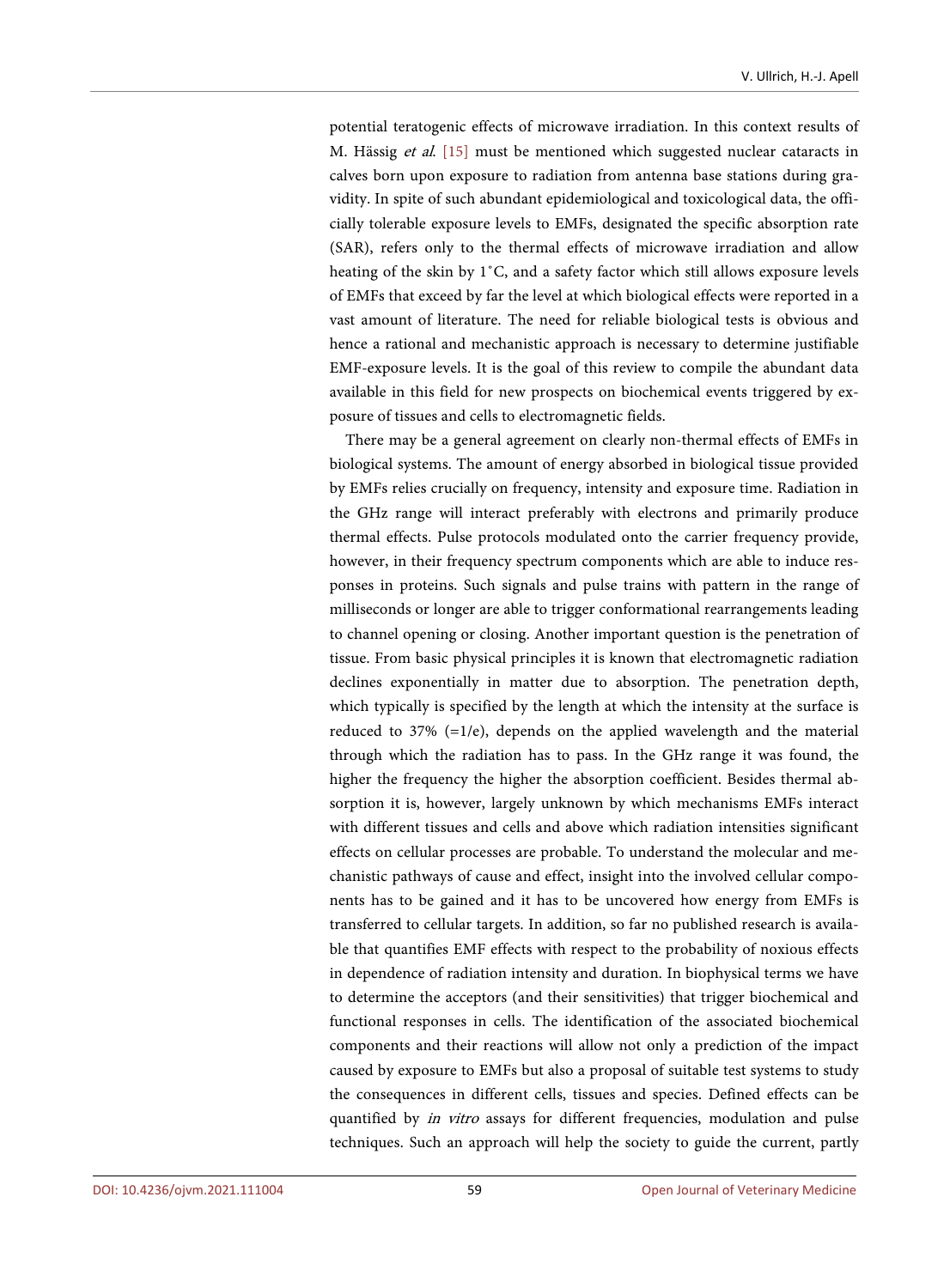emotional discussion on the risks of mobile-phone communication back to scientific reliability.

A broad variety of scientific reports substantiate that EMFs have been applied since decades in medicine to treat pain and enforce healing of bone fractures using EMFs with frequencies between 10 and 30 Hz [\[16\]](#page-21-8) [\[17\]](#page-21-9) [\[18\]](#page-21-10) [\[19\].](#page-21-11) Growth of tumor cells could be arrested by application of alternating electric fields [\[20\],](#page-22-0)  at which  $Ca^{2+}$  influx through  $Cav1.2$  channels seems to be involved. Early studies by Blackman [\[21\]](#page-22-1) suggested  $Ca^{2+}$  to be involved in EMFs action on brain tissue. Furthermore, detailed studies are available that stimulation of white fast muscle fibers with 10 Hz caused a conversion into red slow muscle fibers due to an enforced rate of mitochondrial biogenesis [\[22\].](#page-22-2) Stimulation for time periods longer than certain thresholds caused significant oxidative stress in the cells which was detected and emphasized by nitration of tyrosine residues in various cytoplasmic proteins [\[23\].](#page-22-3) It is well established that nitrated proteins are a fingerprint of peroxynitrite (ONOO<sup>-</sup>) formation resulting from nitric oxide (NO<sup>•</sup>) synthesis and superoxide radical  $(O_2^-)$  generation [\[24\].](#page-22-4) On the other hand, peroxynitrite enhances also significantly  $Ca^{2+}$  levels in cells by inhibition of the Ca-ATPase as was measured also in such "overstimulated" muscle fibers [\[25\].](#page-22-5) Increased  $Ca^{2+}$ levels and oxidative stress are known to be indicators of severe cell damage and lead to cellular dysfunction and even apoptosis [\[26\].](#page-22-6) Overall, positive as well as negative effects of EMFs were reported, most of them being of non-thermal nature.

Our present scrutiny of the available literature on appropriate cellular metabolic processes and malfunctions can provide new insights into EMFs-related processes and will allow an advanced mechanistic approach to understand the interaction of EMFs and biological systems. Our study indicated unexpectedly the involvement of a plasma membrane voltage dependent anion channel (VDAC) in electrically non-excitable cells as a common target of EMF actions, and VDAC associated sensors as mediators. This establishes new aspects in the field of research on those cells and even on the biophysical and biochemical network that controls brain functions.

### **2. Results and Discussion**

#### **2.1. Current Concepts of EMFs Action on Cells**

An abundance of papers on the effects of EMFs on biological systems can be found in the literature, and hundreds of them refer to biochemical findings with cells. Martin L. Pall [\[27\],](#page-22-7) proposed a specific characteristic of the effect of EMFs in excitable cells, namely an increase of the cytoplasmic  $Ca<sup>2+</sup>$  concentration through voltage-dependent Ca channels (VDCC).  $Ca^{2+}$  is a second messenger in cells and it is well known that the concentration of free  $Ca^{2+}$  is tightly regulated under physiological conditions, to maintain the cellular metabolism intact. Surplus  $Ca<sup>2+</sup>$  is immediately stored away in intracellular repositories or pumped at a limited rate actively out of the cell. If the storage capacity or cellular energy is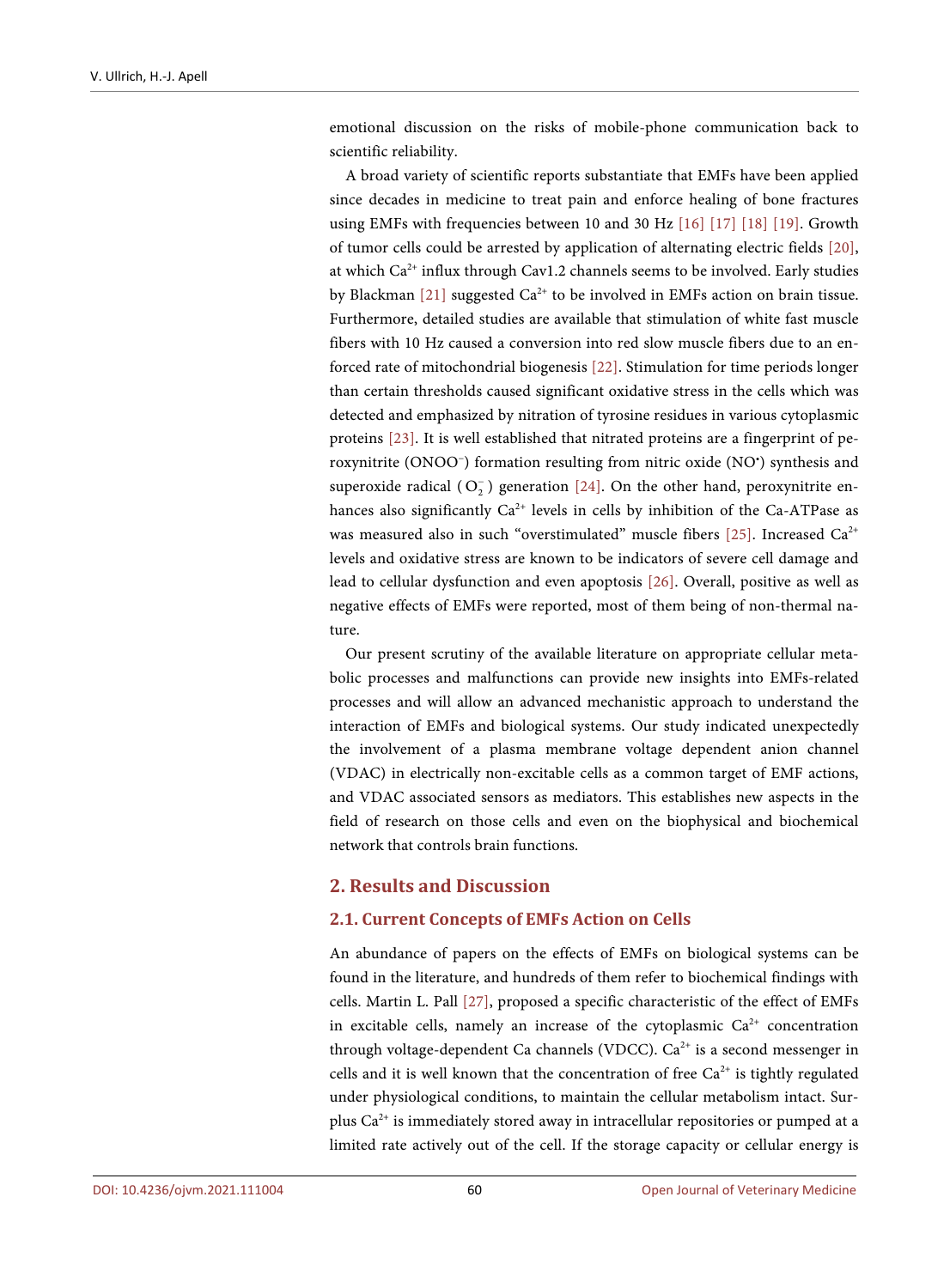exhausted, the cytoplasmic  $Ca^{2+}$  concentration will be continuously enhanced. Pathological effects of such a  $Ca^{2+}$  overload have been investigated since many decades, and its stimulation of DNA damage, tumor formation, mitochondrial dysfunction, and apoptosis is beyond any doubt [\[28\]](#page-22-8) [\[29\].](#page-22-9) For Review see [\[30\].](#page-22-10)  Upon the EMF-induced increase of the cellular  $Ca^{2+}$  concentration a chain of actions may be triggered that cause deleterious and adverse effects, as has been uncovered by analysis of the mechanistic background provided by a series of publications which all centered on the increase of intracellular  $Ca<sup>2+</sup>$  as disclosed in the literature cited e.g. in [\[31\].](#page-22-11)

In numerous papers the authors described that EMFs triggered  $Ca<sup>2+</sup>$  influx mostly occurs through VDCC [\[27\],](#page-22-7) and considered positive charges in amino-acid side chains as sensors of EMFs in such channels proteins within the lipid environment of the plasma membrane, and it was concluded that changes by EMFs could trigger an activation of the voltage sensor which is known to control the opening of these channels. This mechanistic proposal is represented in the left scheme of [Figure 1.](#page-5-0) By EMF-induced conformational modification such channels switch to the open state and enable  $Ca^{2+}$  to flow along the large concentration gradient from the outside into the cell. Based on the selectivity and efficacy of various pharmacological inhibitors, most of the analyzed channels were identified as L-type VDCC. The resulting brief elevations of intracellular  $Ca<sup>2+</sup>$  levels were sufficient to elicit a cell-specific signaling response. Typically, the Ca<sup>2+</sup> signal appeared as concentration spike and reached the basal Ca<sup>2+</sup> concentration before the process was evoked again. An innovative finding of Pilla [\[32\]](#page-22-12) was that NO<sup>•</sup> formation, which was measured electrochemically by an NO<sup>•</sup> electrode, could be detected as early as 5 - 10 s after beginning of the EMF irradiation. Therefore he postulated the activation of nitric oxide synthase (NOS) as a secondary event since both constitutive NOSs are Ca-dependent. The released NO• activated in turn the guanylyl cyclase, and cGMP kinases followed with Nfr2 as final target [\[33\].](#page-22-13) The activation of antioxidant enzymes could be induced by this pathway as appropriate response to counteract oxidative stress which is caused by peroxynitrite as product of the recombination of NO<sup>•</sup> with superoxide. As mentioned above, peroxynitrite is able to block oxidatively the thiol groups of the Ca-ATPase. This process inhibits the ion pump and leads to a further increase of intracellular  $Ca^{2+}$  and eventually to pathological effects via mitochondrial dysfunction. According to Pall the postulated activation of the VDCC voltage sensor is based on the assumption of a millionfold enforcement of the electric charge effects in the membrane environment. In view of the very low electric fields acting on cells this assumption may be a point of criticism on the proposed mechanism. Nevertheless, the commonly detected EMF-induced Ca<sup>2+</sup> influx remains as established fact.

A paper published by Friedman et al. [\[34\]](#page-23-0) disagreed with the hypothesis of Pall who did not address the source of the required superoxide or the reactive oxygen species (ROS) derived therefrom. This question was assessed experi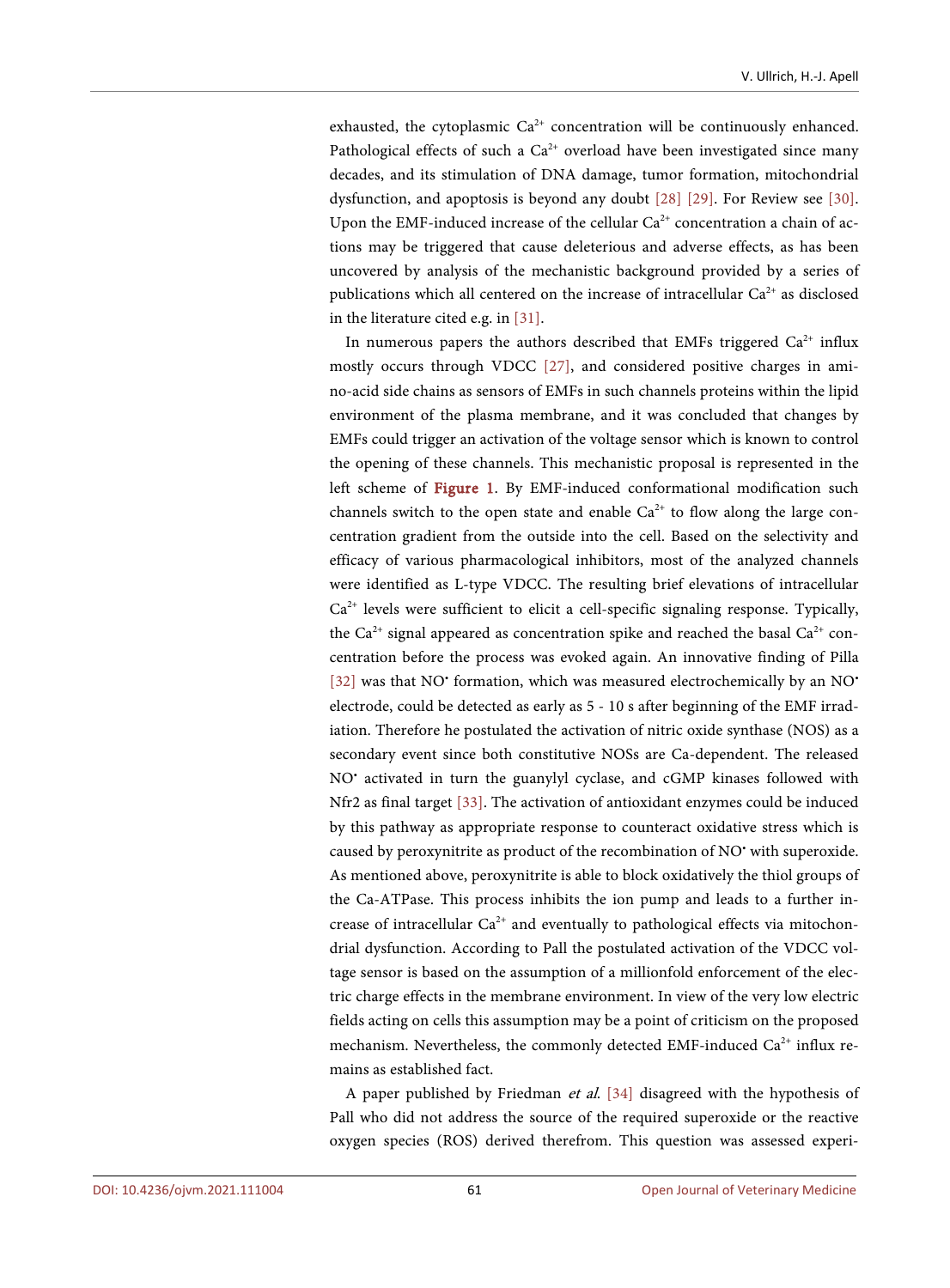mentally by Friedman and collaborators, who established that a chain of biochemical events led to an activation of extracellular receptor kinases (ERK) by phosphorylation. A corresponding mechanistic proposal is represented in the right panel of [Figure 1.](#page-5-0) Using pharmacological and chemical inhibitors these authors held a plasma-membrane associated NADH oxidoreductase (PMOR) responsible for the ROS formation. In HeLa cells, which they used in their experiments, it was suggested to be  $H_2O_2$ , since it was shown that NADH is oxidized aerobically to NAD<sup>+</sup> by enzymes localized in the plasma membrane. As a control it was demonstrated that levels of 100 - 200  $\mu$ M H<sub>2</sub>O<sub>2</sub> were able to initiate ERK phosphorylation. It was argued that  $H_2O_2$  would activate a matrix metalloproteinase that cleaves the Hb-epidermal growth factor (EGF). This process has a stimulating effect on the EGF receptor and subsequently on ERK [\[35\].](#page-23-1) These data are well documented, and the frequencies, intensities and exposure times chosen were close to typical mobile-communication exposure and demonstrated

<span id="page-5-0"></span>

Figure 1. Comparison on two proposed mechanistic concepts that describe the effects of EMFs on cell membranes. Left panel: Model of Pall [\[27\].](#page-22-7) The voltage-dependent Ca channel (VDCC) is assumed to be the sensor of EMFs. Two different pathways of responses are expected: 1) an antioxidant defense by which  $Ca<sup>2+</sup>$  entry causes NO<sup>•</sup> production which in turn triggers a chain of enzyme activities including cyclic guanosine monophosphate release (cGMP), cGMP-dependent protein kinase (PKG), and NFE2-related factor 2 (Nfr2). 2) Pathological effects generated by the initial NO• release causing the production of further radicals. Right panel: Model of Friedman et al[. \[34\].](#page-23-0) EMFs affect the NADH-oxidase (NADH-OX) which was in case of their experiments a tumor associated NADH-OX (tNOX). This leads to the production of reactive oxygen species (ROS), probably  $H_2O_2$ , that activates the matrix metalloproteinase (MMP) and subsequently the heparin-binding epidermal growth factor (HbEGF), the epidermal growth factor receptor (EGF-R) and eventually the extracellular-signal regulated kinase (ERK), thus provoking cellular defense mechanisms.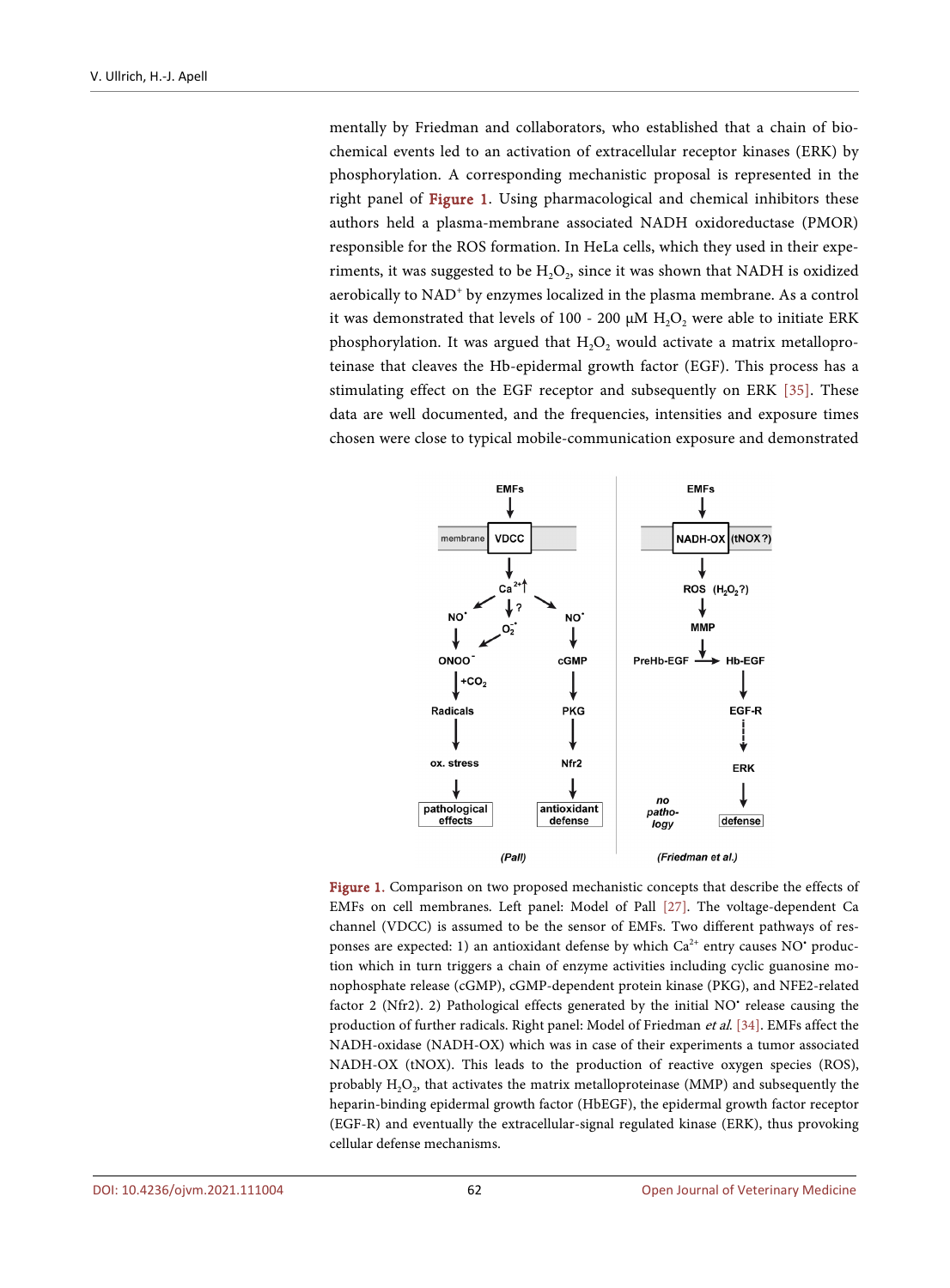that the two investigated tumor cell lines responded in a non-thermal way by defined mechanisms, albeit the authors missed to include an EMF sensor that triggered the NADH oxidase as a initiating mechanism for the experimentally well documented phosphorylation cascade. No pathology was associated with the proposed ERK pathway in [\[34\].](#page-23-0)

Taken together, both mechanistic approaches to explain EMFs-induced responses refer to two different signaling pathways that are able to allow cells to cope with an oxidative challenge that has been postulated as main event following exposure to EMFs. Cellular repair pathways originate either from ERK signaling or NO• synthesis, and both constitute a physiological response which is not hazardous to cells. Instead, cells and organs may become more resistant to further challenges and could respond favorably towards continuing oxidative stress conditions. This would be a beneficial consequence of EMFs exposure which is in line with the long-known healing effects of low-frequency irradiation as mentioned above.

Criticism was expressed regarding the sequence of reactions proposed by Friedman et al. because of the unspecificity of diphenylene iodonium (DPI) as inhibitor for NADH oxidase [\[27\]](#page-22-7) [\[36\].](#page-23-2) Otherwise Morré [\[37\]](#page-23-3) described the NADPH oxidase of the plasma membrane as a specific target of DPI and this activity is also part of the plasma membrane electron transport system. Related to the hypothesis of Friedman et al. a main issue of concern is that the nature of a required EMF sensor was not addressed. The NADH oxidase would have to act as a EMFs sensor but it has not been explained with this function. Moreover, H<sub>2</sub>O<sub>2</sub> concentrations of at least 100  $\mu$ M, which are necessary to activate the matrix metalloproteinase (MMP), appear to be too high under physiological conditions and probably will not be built up by the NADH oxidase activity available in normal cells. According to the literature MMP-2 is effectively activated by peroxynitrite [\[38\].](#page-23-4) It is noteworthy to mention that in tumor cells, as used in Friedman's study, the process of "reprogramming" affects glucose metabolism and redox equilibria in a dominant way as pointed out later. It is specific to tumor cells such as HeLa cells to exhibit PMOR activities higher than in normal cells which are under control of growth hormones [\[39\].](#page-23-5) As will be shown below, the PMOR may indeed play a role, but by a different mechanism.

The positive and beneficial effects of EMFs are lost, however, upon prolonged challenge that causes enhanced  $Ca^{2+}$  influx and subsequently stimulated NO<sup>\*</sup> formation. There are several sources from which superoxide could be provided under conditions of repetitive EMFs challenge. One is the exhaustion of the reductant tetrahydrobiopterin that elicits an oxidase function of the NOS [\[40\].](#page-23-6)  Second, NO<sup>•</sup> is known to block Complex IV of the respiratory chain in mitochondria, and the resulting electron overflow is redirected to oxygen and yields in the formation of  $O_2^-$  [\[41\].](#page-23-7) Upon a steady increase in  $O_2^-$ , it will combine with NO<sup>•</sup> and the resulting product ONOO<sup>-</sup> reacts with an excess of NO<sup>•</sup> and gives rise first to a nitrosating species (like NO<sup>+</sup>) until equal amounts of NO<sup>+</sup> and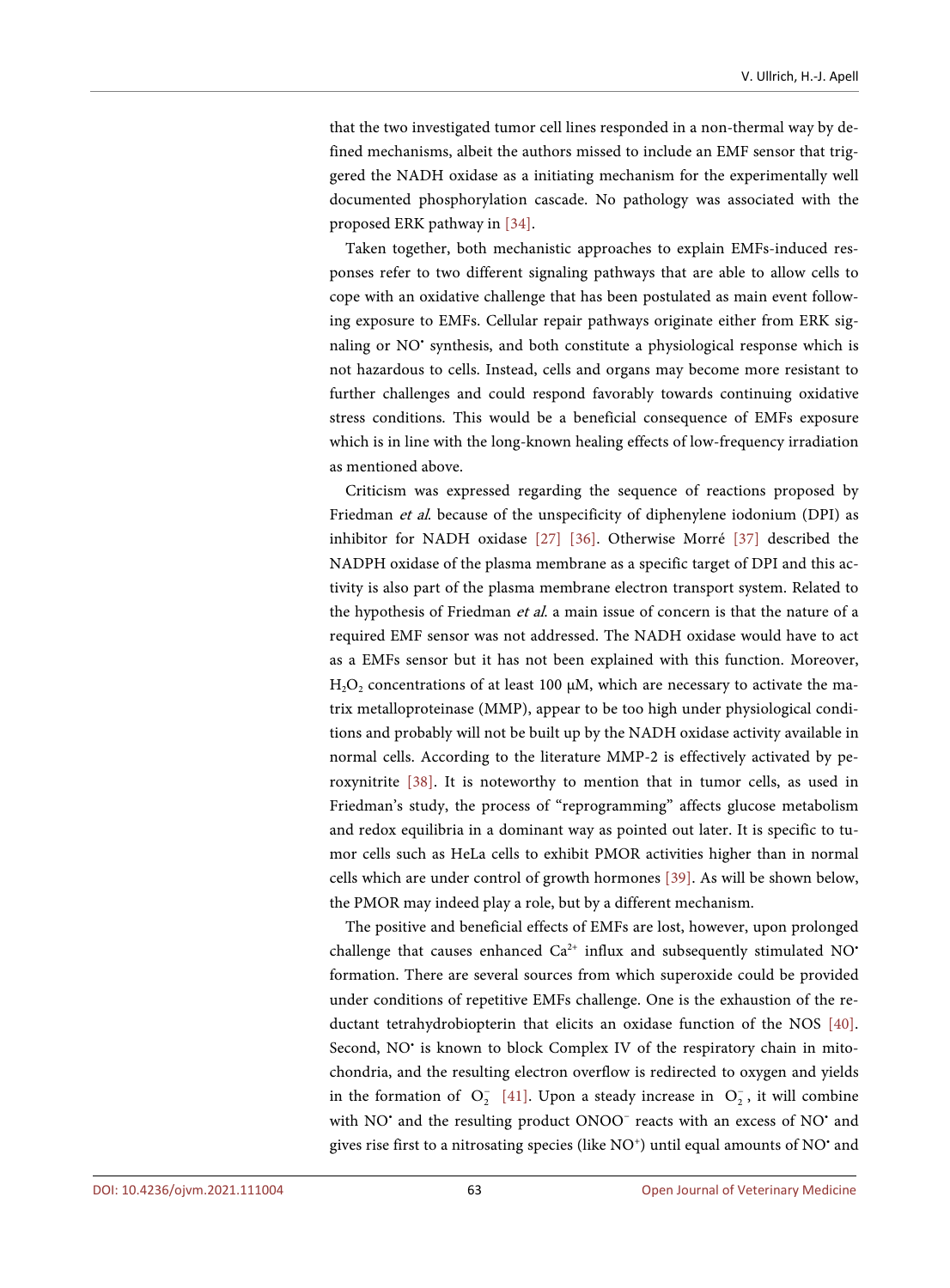$O<sub>2</sub>$  radicals are generated and ONOO<sup>−</sup> formation remains at a steady state level [\[42\].](#page-23-8) It is important to recall that the critical oxidant peroxynitrite will prevail only as long as NO• is not present in excess [\[43\].](#page-23-9)

In summary, when EMFs are applied only for short exposure periods, the induced  $Ca^{2+}$  influx leads to NO $\cdot$  radical production that will be even beneficial since it counteracts Ca-induced cellular activation [\[44\].](#page-23-10) Prolonged exposure leads, however, to oxidative-stress conditions which can be compensated by the cellular antioxidant defense systems only up to a certain level, whereas high and continuing EMF applications are able to provoke deleterious effects such as DNA damage, lipid peroxidation, mitochondrial dysfunction and apoptosis. This noxious outcome is depicted in [Figure 1](#page-5-0) (left panel) in which the dual pathways of  $Ca^{2+}$  influxes are visualized that may result in positive and negative effects on cell survival.

#### **2.2. VDAC as a New Origin of EMF-Induced Effects**

Our survey of the available literature data was assigned to provide new insight into the interaction of EMFs with cells and will allow a better understanding of the molecular mechanism triggered by EMFs in biological systems. The prominent result is an unexpected involvement of voltage-dependent anion channels (VDACs) in the plasma membrane and their functional association with sensor proteins as mediators of EMFs.

As outlined above, EMF effects through  $Ca^{2+}$  entry via VDCC seem to be well established for excitable cells. The question is, however, whether this entry pathway for  $Ca^{2+}$  is true also in non-excitable cells. In the experiments of Friedman et al. [\[34\]](#page-23-0) with isolated HeLa cell plasma membranes an irradiation resulted in a more than twofold amount of NADH oxidation compared to control cells. Considering that NADH oxidase could be a target of EMFs as well, we scrutinized the literature on NADH oxidase and PMOR activity. The result was at first a complex and even confusing pattern of redox-active components and suggested the involvement of activating metabolic pathways [\[45\]](#page-23-11) [\[46\].](#page-23-12) Several flavoproteins are engaged in the transfer of hydrogen from NADH and NADPH [\[47\]](#page-23-13) [\[48\].](#page-24-0) One of these proteins uses ubiquinone  $(CoQ)$  as acceptor and generates a pool of ubihydroquinone within the plasma membrane. This compound seems to be linked to the generation of a proton gradient by expelling protons to the outside of the plasma membrane upon oxidation. Potential electron acceptors for reduced CoQ could be dioxygen as postulated by Friedman in the phosphorylation cascade that leads to the formation of  $H_2O_2$ . A second system was reported to reduce a b-type cytochrome but also a 32 kDa copper protein with sequence identity to VDAC of the outer mitochondrial membrane [\[49\],](#page-24-1) where it has an important function for cytochrome c release by formation of "megapores" as a consequence of mitochondrial dysfunction and apoptosis [\[50\].](#page-24-2) The fact that VDAC is expressed in the plasma membrane is known for a long time [\[45\]](#page-23-11) [\[51\].](#page-24-3)  There it is part of the PMOR system and has the ability to reduce ferricyanide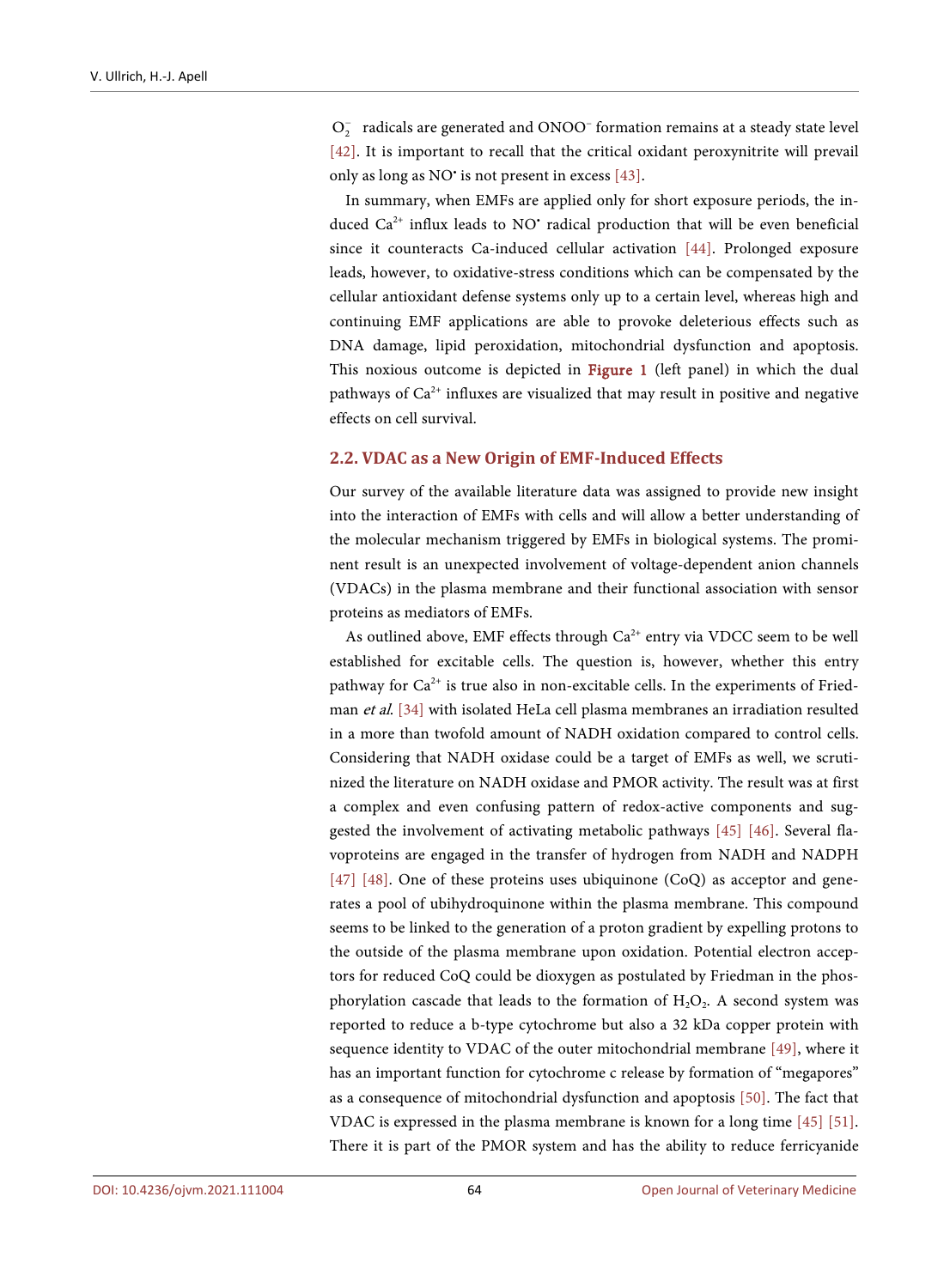that was provided as artificial electron acceptor [\[52\].](#page-24-4) The extra-mitochondrial location was verified by detection of a leader sequence for transport into the plasma membrane [\[53\]](#page-24-5) and by isolation as part of caveolae [\[54\].](#page-24-6) Physiologically it is able to reduce diferric transferrin and releases ferrous iron to be taken up in the cell where it is reoxidized and stored in ferritin [\[52\]](#page-24-4) [\[55\].](#page-24-7) Semidehydroascorbate is another acceptor that is reduced by one-electron reduction to ascorbate, and thus can be recycled as antioxidant [\[56\]](#page-24-8) [\[57\].](#page-24-9) Several isoforms of VDACs were identified that have different reactive sulfhydryl groups [\[58\],](#page-24-10) but at least two sulfhydryl groups are conserved in all isoforms and may serve in thiol-disulfide exchange [\[59\].](#page-24-11) Surprisingly, the redox activity of VDAC is controlled by growth hormones [\[60\],](#page-24-12) and even more interesting, transformed tumor cells have expressed a different NADH oxidase (tNOX) and a different VDAC (VDAC2) [\[61\].](#page-24-13) For this reason HeLa cells as used by Friedman et al. may not be representative for NOX/VDAC mediated activities. In summary, HeLa cells, like most cancer cells, are clearly distinct with regard to the plasma membrane electron-transport system, which may contribute to their autonomous growth capability.

In view of such complex functional properties, the common isoform, mitochondrial VDAC1, was cloned and expressed for detailed biophysical and biochemical investigations. It was characterized as a beta barrel membrane protein with six membrane spanning domains [\[62\].](#page-25-0) High resolution NMR and molecular dynamics calculations discovered that glutamate 73 is a very flexible and mobile residue, which is exposed in lipid micelles to the fatty-acid moiety and showed a fast protonation/deprotonation equilibrium with dynamics in the µs to ms time range [\[63\].](#page-25-1) This was considered to be important since this glutamate residue was found to be crucial for binding of hexokinase-1 in the deprotonated state and for a condition that provided stability to the anion-selective resting state of VDAC. In the case of the mitochondrial VDAC an attachment of hexokinase-1 was found and associated with an augmented supply of NADH in the glycolytic pathway [\[64\].](#page-25-2) The same applies for NADPH formation by the pentose-phosphate cycle needed for NO• synthesis. Interestingly, also NOS was as-sociated with VDAC [\[65\].](#page-25-3)

Investigations of the electrophysiological behavior of VDACs [\[66\]](#page-25-4) provided intriguing new aspects on an EMF-induced  $Ca^{2+}$  influx into cells. It is known that VDAC in the cell membrane exists in a high-conductance anion selective state in which it is able to transfer ATP out of the cell [\[67\]](#page-25-5) [\[68\],](#page-25-6) which is its major physiological function as channel. At membrane voltages < −20 mV a "multiple states" condition exists, in which "open" (Cl<sup>−</sup> conducting) and "closed"  $(Ca^{2+}$  conducting) states existed simultaneously [\[66\].](#page-25-4) Studies of its voltage dependence in the range of −40 to +40 mV reported transitions between different low-conductance substates with selectivity for small cations and a further transition to a cation-selective state of high conductance [\[69\]](#page-25-7) [\[70\].](#page-25-8) Upon a monotonic voltage increase from −40 to +40 mV it was found that at −10 mV the low con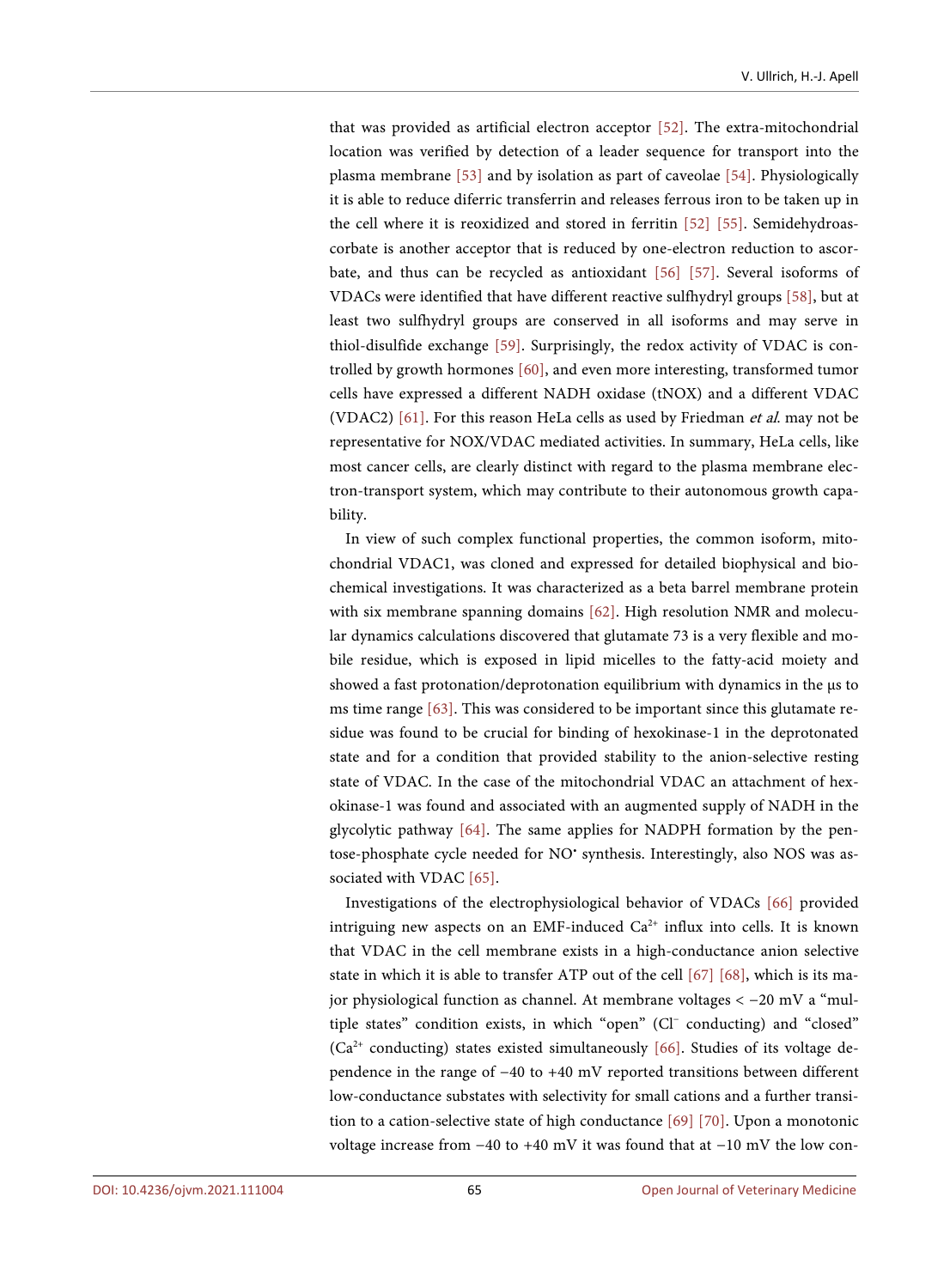ductance cation selective state of VDAC could be transformed to a large conductance anion selective state. When the voltage was increased above +20 mV, another transition was observed to a selective state of large cation conductance. Other conductance changes were found between −30 to −40 mV. Studies of the channel properties of VDAC in membranes from mitochondria as well as from plasma membrane and in reconstituted planar lipid bilayers revealed by electrophysiological experiments that transitions between at least three different states occurred between an anion transporter, a  $Ca^{2+}$  channel with low conductance and even a megapore that allowed massive  $Ca<sup>2+</sup>$  and possibly also Cl influxes [\[71\].](#page-25-9) Under electrophysiologically undisturbed conditions, *i.e.* at the resting potential, the preferential functional state of VDAC is an ATP transporter with an outward-directed flux.

In excitable cells action potentials will evoke short  $Ca^{2+}$  influx spikes through VDAC only if it is in the  $Ca<sup>2+</sup>$ -conducting so-called "closed" state. Upon persisting depolarizing conditions (several ms) VDAC promotes  $Ca^{2+}$  influxes, and those depolarizations may cause pathologic  $Ca^{2+}$  influxes and eventually  $Ca^{2+}$ overload of the cell [\[72\]](#page-25-10) [\[73\]](#page-25-11) [\[74\].](#page-25-12) This causes in turn oxidative stress as depicted in the left scheme of [Figure 1.](#page-5-0)

VDAC in the outer mitochondrial membrane shows an analogous behavior which is well documented [\[75\]](#page-26-0) [\[76\].](#page-26-1) Especially the transition to the megapore, known as permeability transition, marks a crucial step towards apoptosis [\[77\],](#page-26-2)  when cytochrome c is released through mitochondrial aggregated VDAC into the cytosol and activates the apoptosis-inducing factor (AIF) and caspases [\[78\].](#page-26-3)  In contrast to the cell membrane, however, changes of the membrane potential of the outer mitochondrial membrane are considered of minor relevance, and thus have found only limited attention in the published literature [\[79\].](#page-26-4) Therefore, our focus was set on the literature on VDAC in the plasma membrane and on the question whether and how EMFs are able to trigger a mechanism that promotes transitions into states which are able to explain the observed graded  $Ca^{2+}$  influx.

Electrophysiological experiments on channel properties of VDAC in mitochondrial and plasma membranes or reconstituted in black lipid membranes were performed to study the three different ion-conducting states [\(Figure 2\)](#page-10-0). In the "open" conformation the channel is anion selective. In the "closed" state larger anions are excluded but cations are well permeable, and a distinct conductance for  $Ca^{2+}$  was detected. Due to its role as second messenger, the basal  $Ca<sup>2+</sup>$  concentration in the cytosol is about 100 nM, but outside the cell in the order of millimolar and in the mitochondrial matrix between 20 µM (physiological condition) and 500  $\mu$ M (Ca<sup>2+</sup> load) [\[80\]](#page-26-5) [\[81\].](#page-26-6) Across the VDAC-containing mitochondrial and plasma membrane the electrochemical potential gradients are always directed towards the cytosol and facilitate in the Ca-conducting state a  $Ca<sup>2+</sup>$  influx into the cytosol. Studies of the voltage dependence of VDAC revealed that the open probability decreases from about 1 at a membrane potential of zero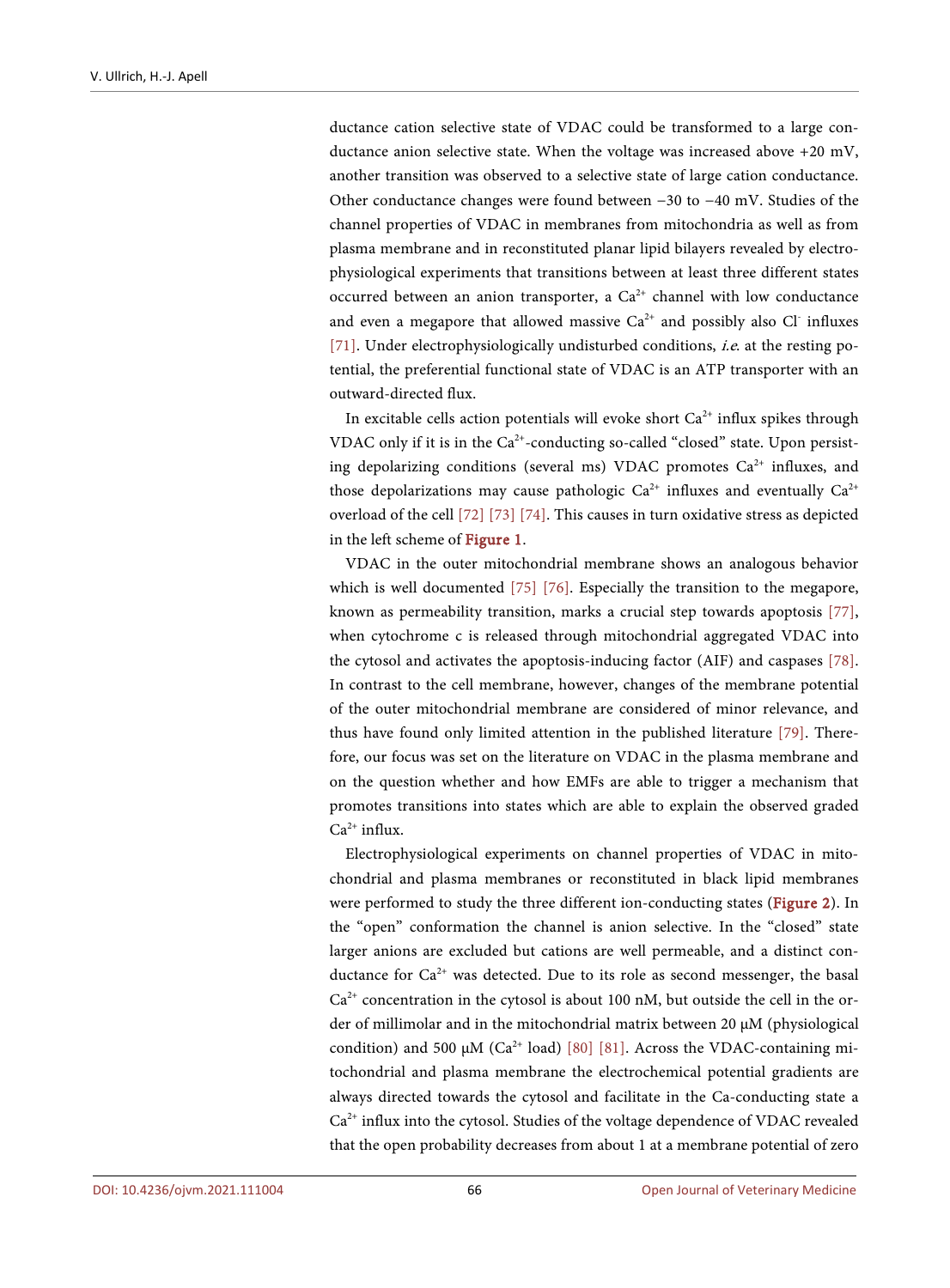to about 0.5 at typical membrane potentials of −40 mV to −60 mV in the case of non-excitable cells [\[66\]](#page-25-4) [\[82\]](#page-26-7) [\[83\].](#page-26-8) In the open and preferably anion-transporting state of VDAC the  $Ca^{2+}$  conductance is less than 4% of the ion flux. In the so-called "closed" state at (positive or negative) membrane potentials the anion conductance is significantly decreased while the  $Ca<sup>2+</sup>$  conductance is amplified (especially at negative potentials) by a factor of 4 to 10. Extrapolating from experimental results [\[66\]](#page-25-4) and accounting the probability of the Ca-conducting state, under an assumption of 1 mM extracellular  $Ca^{2+}$  about 20.000  $Ca^{2+}$  ions would flow per VDAC and per s into the cytosol. To balance this influx in order to maintain the physiologically required low basal concentration, the cell possesses active transporters such as the plasma membrane Ca-ATPase and the Na, Ca exchanger. If their outward transport capacity is not sufficient in the case of so-called  $Ca^{2+}$  spikes, finally mitochondria will act as buffer storage compartments to secure rapid recovery of the basal  $Ca^{2+}$  concentration in the cytosol. If, however, an elevated  $Ca^{2+}$  influx persists, the mitochondrial storage capacity runs out, the high  $Ca^{2+}$  concentration inside the mitochondria induces VDAC closure of the anionic state and converts to the cationic substate, which prepares the way to apoptosi[s \[66\].](#page-25-4)

<span id="page-10-0"></span>

Figure 2. Schematic representation of the different functional states of VDAC in response to EMFs. Left panel: Under physiological conditions the high-capacity anion selective state is prevalent, named "open state". The protein complex consists besides VDAC of several enzymes: plasma membrane oxidoreductase (PMOR) which consists of TSPO and a flavoprotein, hexokinase1 (HK), adenine nucleotide transporter (ANT), and NO-synthase (NOS). The complex is also coupled to an electron-transport system based on ubiquinone, CoQ (Q). The extracellular electron acceptor is a semidehydroascorbate (Asc). Middle panel: Low-capacity cation-selective state, named (misleadingly) "closed" state. The conserved glutamate (E 73) affects a major conformational change to a cation (including  $Ca^{2+}$ ) selective state and HK dissociation. The transition into this state may be promoted or stabilized by EMFs contrary to the physiological needs of the cell. Right panel: A high capacity cation-selective state, named "mega pore", is formed upon a prolonged unphysiological condition in the cell and allows high  $Ca<sup>2+</sup>$  fluxes into the cytosol, which activates subsequently the mitochondrial permeability transition pore (MitoPTP) inducing cell death by apoptosis. Oxidative oligomerization of VDAC under this condition is indicated by "VDAC-S-S-".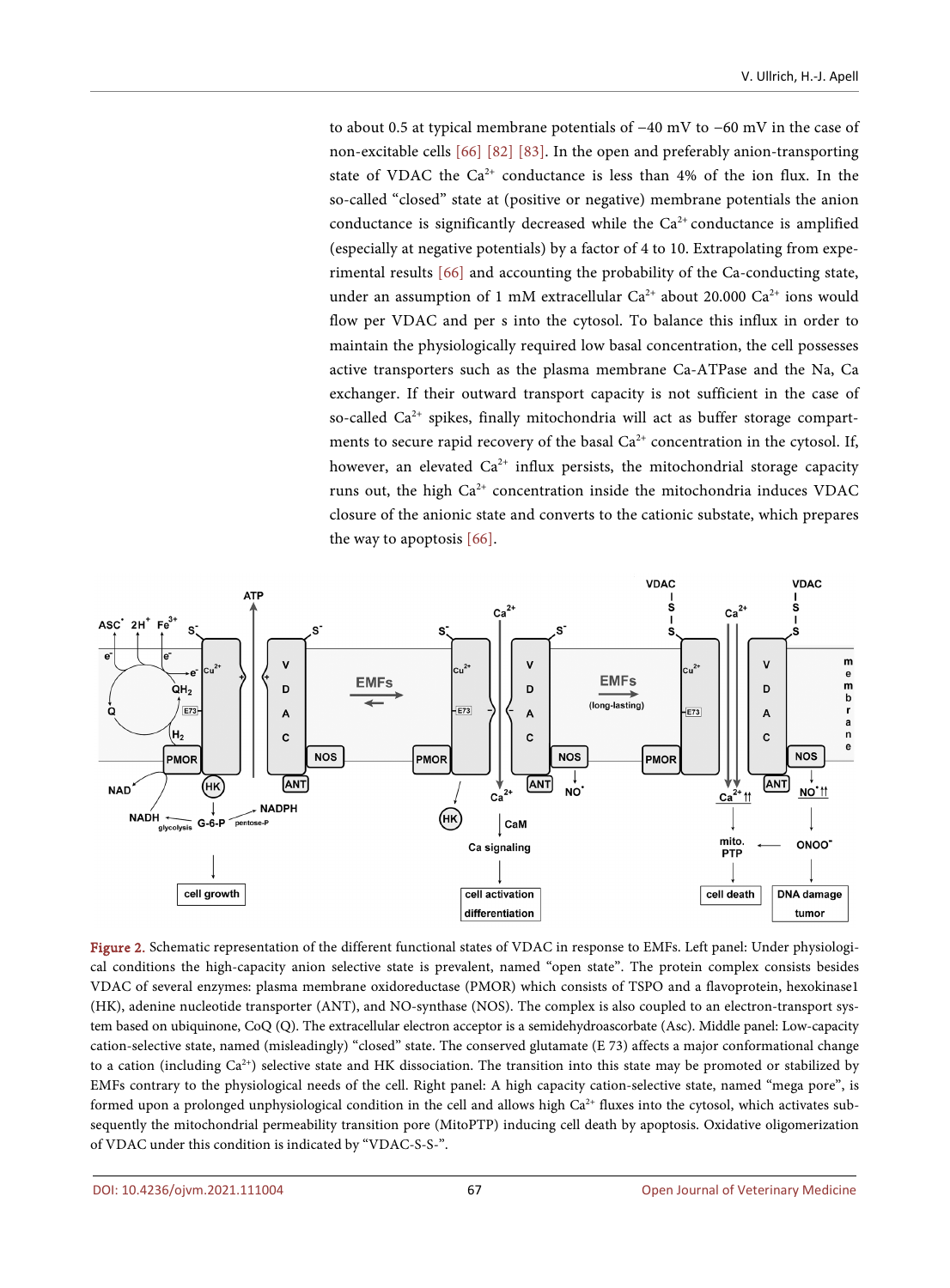Another important detail of VDAC is the presence of a conserved negatively charged amino acid. According to NMR data glutamate 73 is buried in the hydrophobic core of the phospholipid bilayer and calculations on the flexibility within the beta strands 2 to 7 increased with the negative charge on the glutamate 73 [\[67\].](#page-25-5) Even a perturbation of the membrane polar head groups was postulated from MD simulations pointing to a local thinning of the membran[e \[67\].](#page-25-5)

 $Ca<sup>2+</sup>$  influxes into the cell, permitted not only by VDAC but also by other VDCC, which are carefully balanced by active export, may be enhanced due to various reasons, be it mechanical injuries, noxious chemical compounds and also EMFs. As already mentioned above, a common initial event observed in cells exposed to pulsed EMFs is an elevated cytoplasmic  $Ca^{2+}$  level in the cytosol. Based on the experimental findings presented above, VDAC is an appropriate candidate as primary target being affected by pulsed EMFs. Since its distribution between open and closed states can be modulated by the membrane voltage (and therefore named "voltage-dependent anion channel"), the protein must possess a voltage sensor, although it has not yet been identified conclusively so far [\[84\].](#page-26-9)  Basic physical properties require, however, inevitably the existence of electric charges that interact with the electric field and transmit changes of the electric field into functional responses. At appropriate frequencies even minor changes of the electric field seem to be able to affect the charge distribution within the protein and thus modify the pattern between the open and closed state of VDAC.

It is evident that electromagnetic waves in the GHz range are too fast by orders of magnitudes to evoke motions of amino-acid side chains or protein domains. Pulsed EMFs with various frequency patterns up to 1000 Hz are, however, suitable candidates, which are able to transfer energy absorbed by charged structural components in the protein that may be amplified, when provided in a fitting (resonance) frequency window, and thus evoke transitions into specific conformational states. A proposal of a possible molecular mechanism that causes enhanced  $Ca<sup>2+</sup>$  influxes through VDAC is based on the assumption that suitable frequencies in the pattern of pulsed EMFs stimulate the transition to and/or cause a stabilization of a Ca-conducting state of the channel.

Therefore, we recommend to perform experimental studies with various cell species to analyze the resulting cytoplasmic  $Ca^{2+}$  concentrations as function of the pulse frequencies in the (commercially used) range between 6 and 1600 Hz. An effect of pulsed EMFs on the behavior of the membrane inserted VDAC may be assessed experimentally by patch clamp technique with cells or model membranes. Another option would be the use isolated cells or cultured cells together with intracellular fluorescent indicator dyes to detect in real time  $Ca^{2+}$  uptake upon exposure to user-defined EMF protocols. The results of such studies may answer the pertinent question of whether and how exposure to EMFs is able to affect the function of VDAC. This may occur either via modifications of the membrane potential that affects the whole protein or by interaction with specific protein domains or single amino-acid side chains such as the negatively charged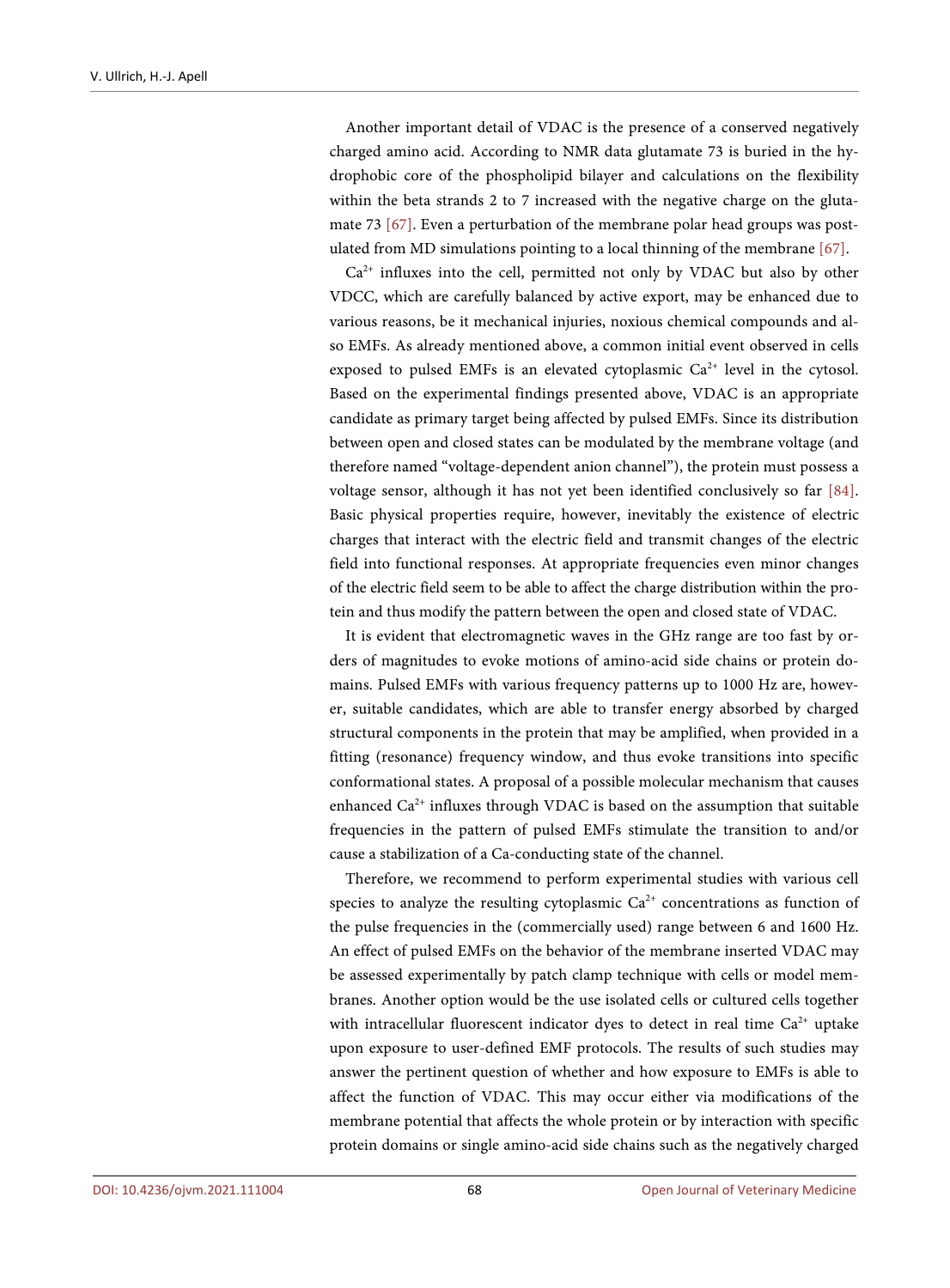glutamate 73. Even a rise or collapse of a proton gradient across the membrane could influence the ionization state of this critical residue. Interactions with proteins in functional contact with VDAC may contribute in addition [\(Figure 2\)](#page-10-0) as will be discussed in the following paragraph. In essence, VDAC possesses all properties required to act as sensor of electromagnetic signals.

## **2.3. VDAC and the 18 kDa Translocator Protein**

One of the proteins that interacts closely with VDAC is known as the 18 kDa translocator protein (TSPO), earlier named benzodiazepine receptor (BR) since it binds psychoactive drugs of this group with high affinity [\[85\].](#page-26-10) Benzodiazepines are among the most extensively studied drugs because of their antidepressant, anxiolytic and anticonvulsive properties. Detailed Reviews are [\[86\]](#page-26-11) [\[87\].](#page-26-12)  TSPO is primarily located in the outer mitochondrial membrane of many peripheral tissues and has been named PBR to discern it from the central benzodiazepine receptor, CBR, found preferentially in neurons [\[88\].](#page-26-13) Both proteins are similar in sequence and possess five membrane-spanning domains but differ in their binding affinities to a variety of pharmacological ligands with psychoactive impact [\[86\].](#page-26-11) Surprisingly, their physiological mode of action is not well defined although tight binding of cholesterol and porphyrins indicated a role in steroid and heme biosynthesis until observations with knock-out mice have challenged an essential role in both pathways [\[89\].](#page-27-0) PBR was found to be associated with activated glia cells and microglia in brain, and by in vivo use of diagnostic ligands this fact is now used to locate inflamed areas caused by brain tumors or neuropathological event[s \[90\].](#page-27-1) 

An early report on CBR location on the plasma membrane of neurons stirred our attention [\[91\].](#page-27-2) The finding that CBR might occur in connection with VDAC and form a functional entity as part of the PMOR complex fueled our hypothesis that VDAC is involved in this complex as Ca channel. With respect to the fact that in neurons CBR in the PMOR complex could be the target of psychoactive drugs is intriguing since the symptoms of electromagnetic hypersensitive persons can be associated with dysfunctionalization of neurons and the well-known relieving effects of benzodiazepines.

A mechanistic link became apparent when the sequence of benzodiazepine receptors was analyzed and compared with other TSPO-like proteins. They fell into the category of "tryptophan-rich proteins" which are characterized by a triad of Trp residues that also occur in photolyases [\[92\]](#page-27-3) [\[93\]](#page-27-4) [\[94\]](#page-27-5) [\[95\]](#page-27-6) and cryptochromes [\[92\]](#page-27-3) [\[96\].](#page-27-7) These enzymes have blue-light receptors that use light to trigger an internal redox reaction in which a triplet state converts into two radicals that form by electron hopping across two Trp-residues a tryptophanyl radical on the last one of the triad [\[93\].](#page-27-4) The resulting spatial separation of two unpaired spins prevents a short term relaxation to the ground state and allows distinct chemical reactions, e.g. with oxygen. Such reactions can be affected by a magnetic field which affects the product pattern. This behavior imparts such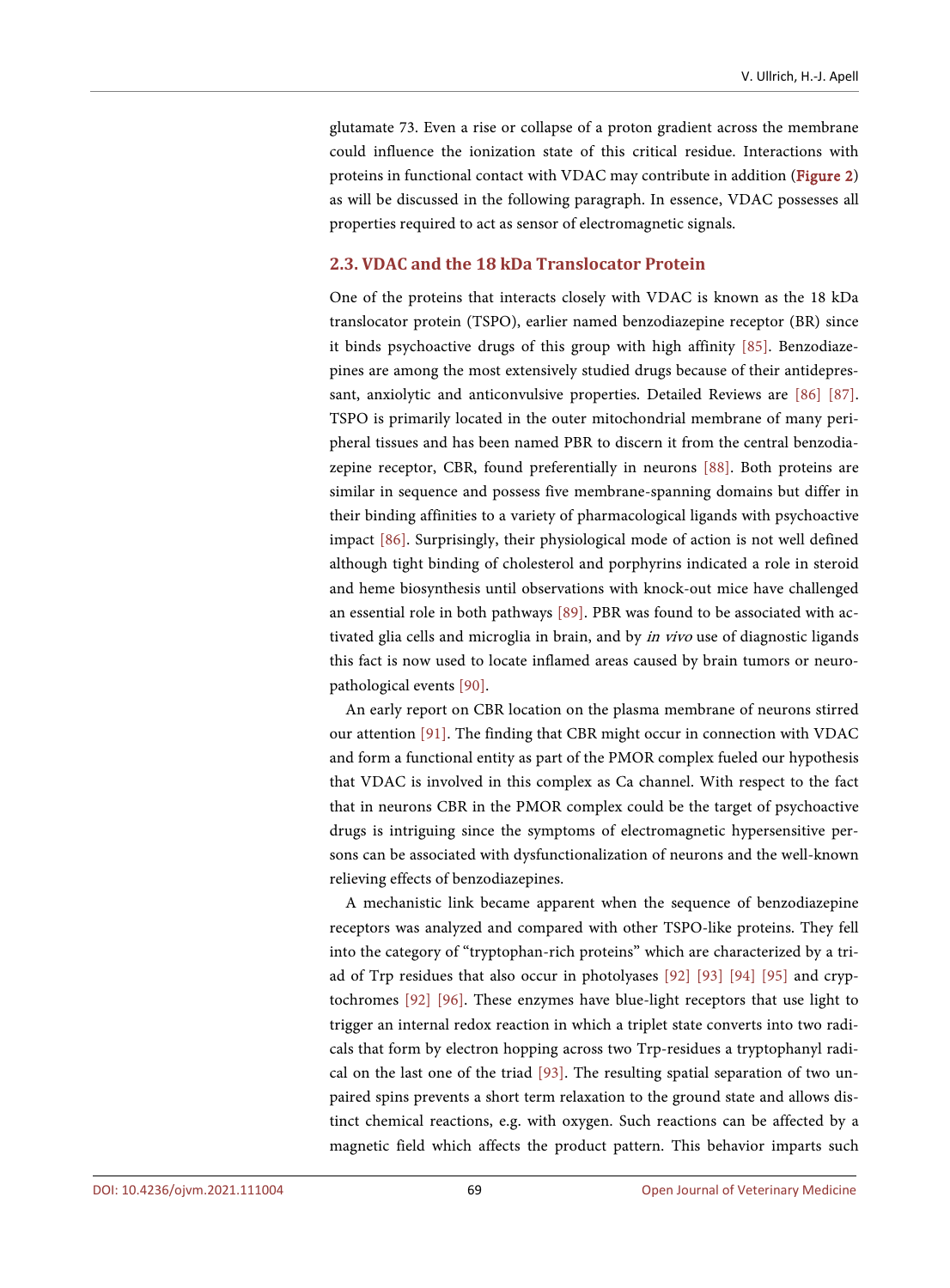enzymes properties of a magnetosensor [\[97\]](#page-27-8) if different products result in the presence and absence of magnetic fields such as superoxide or hydrogen peroxide. Reports in the literature assign orientation of birds in the geomagnetic field of about 50  $\mu$ T to the presence of cryptochromes, in which a flavin absorbs blue light and enters a triplet state. In presence of a neighboring Trp residue this state converts to a tryptophanyl-flavin-radical pair [\[98\].](#page-27-9) Electron/proton tunneling allocates the electron on the last Trp of the triad and this spatial charge separation leads to an increased lifetime of the two radicals. Their subsequent decay can be affected by a magnetic field and possibly leads to different chemical decay pathways [\[99\].](#page-27-10) This mechanism was considered as basis for orientation control of migrating birds in the geomagnetic field [\[92\].](#page-27-3) 

Applying this concept to the TSPO proteins with their similar structural components and allows the suggestion of an interaction with electromagnetic fields. Radical formation would not be facilitated by light but by NADH oxidation with oxygen as acceptor which is a potent source of energy and redox activity. Radical intermediates could be easily formed and be part of a magnetoreceptive radical system comprising two electrons or even three as recently proposed [\[97\].](#page-27-8)

In conclusion, additionally to the presence of the sensor of the electric field by VDAC, the TSPO/CBR complex may provide in a concerted way a supporting and synergistic role as magnetosensor responding to the magnetic field component of EMFs. In such a combined effort even low-intensity EMFs could be monitored by the TSPO/VDAC complex due to the combined absorbed energies from electric and magnetic fields and could amplify a promotion or stabilization of the Ca-conducting substate of VDAC.

Such a device could even act as transformer of information from domain-overlapping brain waves to  $Ca^{2+}$  pulses in single cells. To our knowledge the molecular mechanism for converting the information (*i.e.* energy) of such electromagnetic waves into chemical signals still awaits elucidation.

## **2.4. The PMOR/TSPO/VDAC System in Erythrocytes**

In numerous published studies the function of the plasma membrane oxidoreductase could not be well separated from the various activities of the redox components in the mitochondrial membrane due to the used experimental approach. Investigations with erythrocytes are less complicated since they are devoid of mitochondria, and hence electron transport in the plasma membrane can be studied without distortive interference. In addition, red blood cells (RBC) do not grow, and therefore, are unaffected by growth factors that normally control part of the PMOR activity [\[60\].](#page-24-12)

Although erythrocytes appear to be glycolysis-driven empty membrane envelopes, their plasma membrane is highly complex. It contains all components of the PMOR system such as flavoproteins, ubiquinone pool, TSPO and even three kinds of VDACs [\[100\]](#page-27-11) [\[101\]](#page-27-12) [\[102\].](#page-27-13) Electron acceptors are ferricyanide, oxidized ascorbate, and with low activity oxygen. In combination with ANT, VDAC is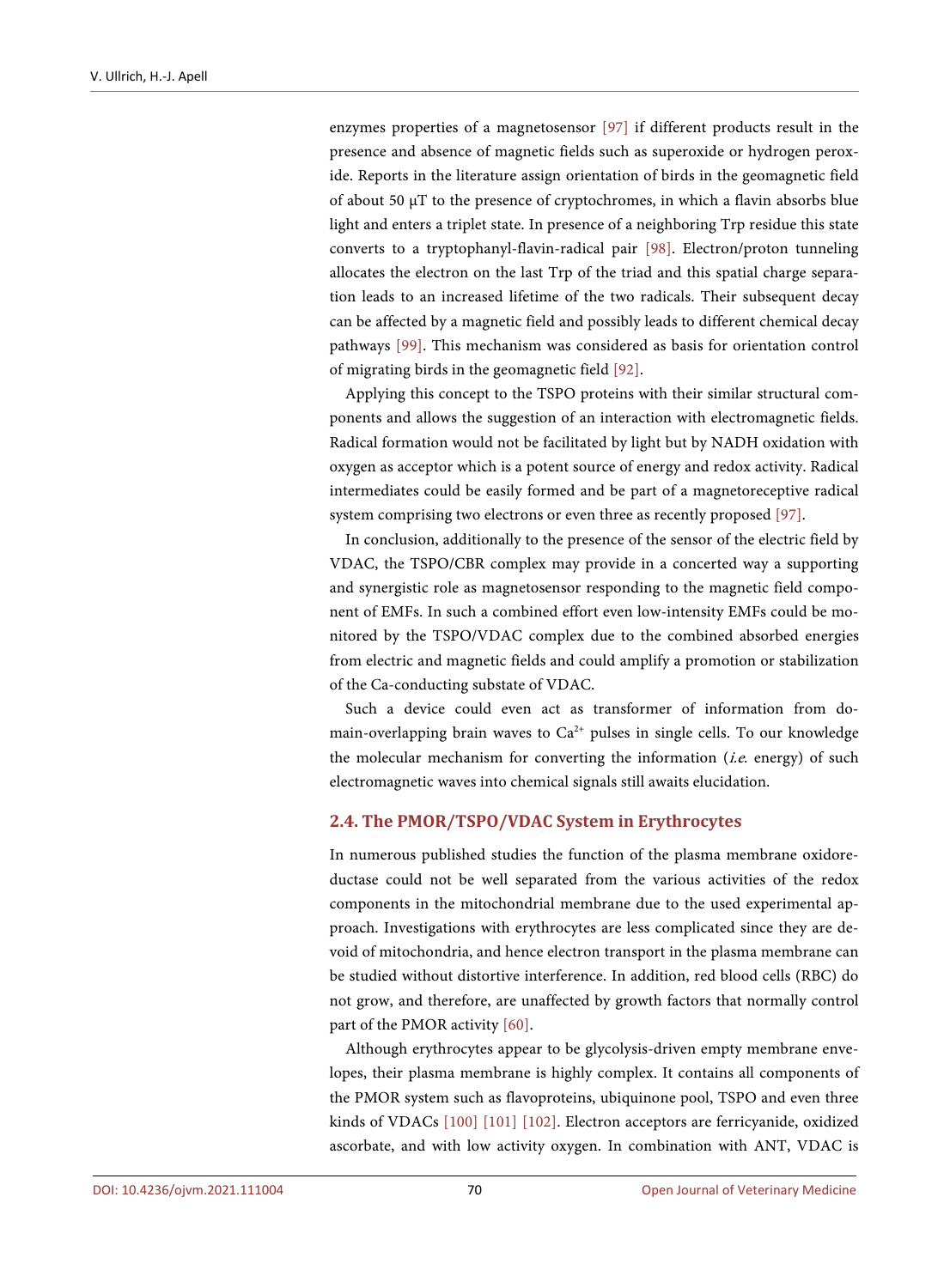able to export ATP. This process was found to be mediated by prostacyclin in a PKA-dependent pathway, and the released ATP constitutes a physiological relaxation of smooth muscle for better oxygen supply in the blood vessels [\[103\].](#page-28-0)  These facts point to the presence of a pronounced anion-selective VDAC activity.

Erythrocytes are non-excitable cells with a resting potential of −10 mV [\[104\],](#page-28-1)  suggesting that transitions into the Ca-selective substates of VDAC are possible. Since the VDAC protein in the RBC is identical to the well-studied VDAC1 in mitochondria, this has to be expected and was indeed observed [\[105\].](#page-28-2) By stimulation with the TSPO ligand Ro5-4864 the  $Ca<sup>2+</sup>$  influx was enhanced about fourfold, and the increase was blocked by the VDAC inhibitor Bcl-XLBH4 [\[106\].](#page-28-3) A hundred channels per cell were probably enough to produce a  $Ca^{2+}$  influx sufficient to modify the properties of the cell membrane which led to the characteristic aggregation behavior of erythrocytes [\[107\]](#page-28-4) as it was observed upon exposure to EMFs. This phenomenon is called "rouleaux" or coin-roll formation and constitutes the physiologically needed stacking of RBC which helps the cells to move through narrow capillaries for oxygen supply in peripheral blood vessels [\[108\].](#page-28-5)  The enzyme lipid scramblase has distinct affinity for  $Ca<sup>2+</sup>$  and is able to flip phosphatidyl lipids from the inner surface of RBC to the outside which may promote the agglutination during coin-roll formation [\[109\].](#page-28-6)

Coin-roll formation was observed already early with mobile phone users and was proposed even as a simple test for EMFs effects on living cells [\[110\].](#page-28-7) It would be worthwhile to investigate experimentally the sequence of events postulated above and possibly re-establish RBC agglutination as a sensitive test for non-thermal EMFs interactions. For quantitation this effect might have restrictions since the process is reversible and may be enforced by the activity of the Ca channels, Piezo1/2, which contribute with pressure-induced and membrane-potential dependence  $Ca^{2+}$  influxes [\[111\].](#page-28-8)

There are more pathways of  $Ca^{2+}$  influx into RBC that lead eventually to  $Ca^{2+}$ overload [\[104\]](#page-28-1) [\[111\].](#page-28-8) While other cells would respond with apoptosis, this cannot occur in RBC due to the lack of mitochondria. In RBC, however, an equivalent to apoptosis, called eryptosis, was observed which is characterized by Ca-induced activation of the Gardos channel that allows the extrusion of  $K^+$  and Cl<sup>−</sup> and results in shrinking and collapse of the erythrocyte structure as is seen in clot formation [\[108\].](#page-28-5) Aggregation of VDAC and TSPO to corresponding dimers or higher polymers was observed in RBCs under such stress conditions. This suggests a similar role for the VDAC/TSPO complex as in mitochondrial megapore formation during apoptosis [\[112\].](#page-28-9)

Erythrocytes used as a model system to study EMF interactions with living cells may more definitely proof the important role of NO• production as one of the first impacts of  $Ca^{2+}$  influx. The presence of NOS in the plasma membrane of RBCs has been established even though NO<sup>•</sup> released to the cytosol may be trapped as nitrate upon reaction with oxyhemoglobin [\[113\].](#page-28-10) When released to the outside NO• acts as a potent vessel relaxant through stimulation of G-cyclase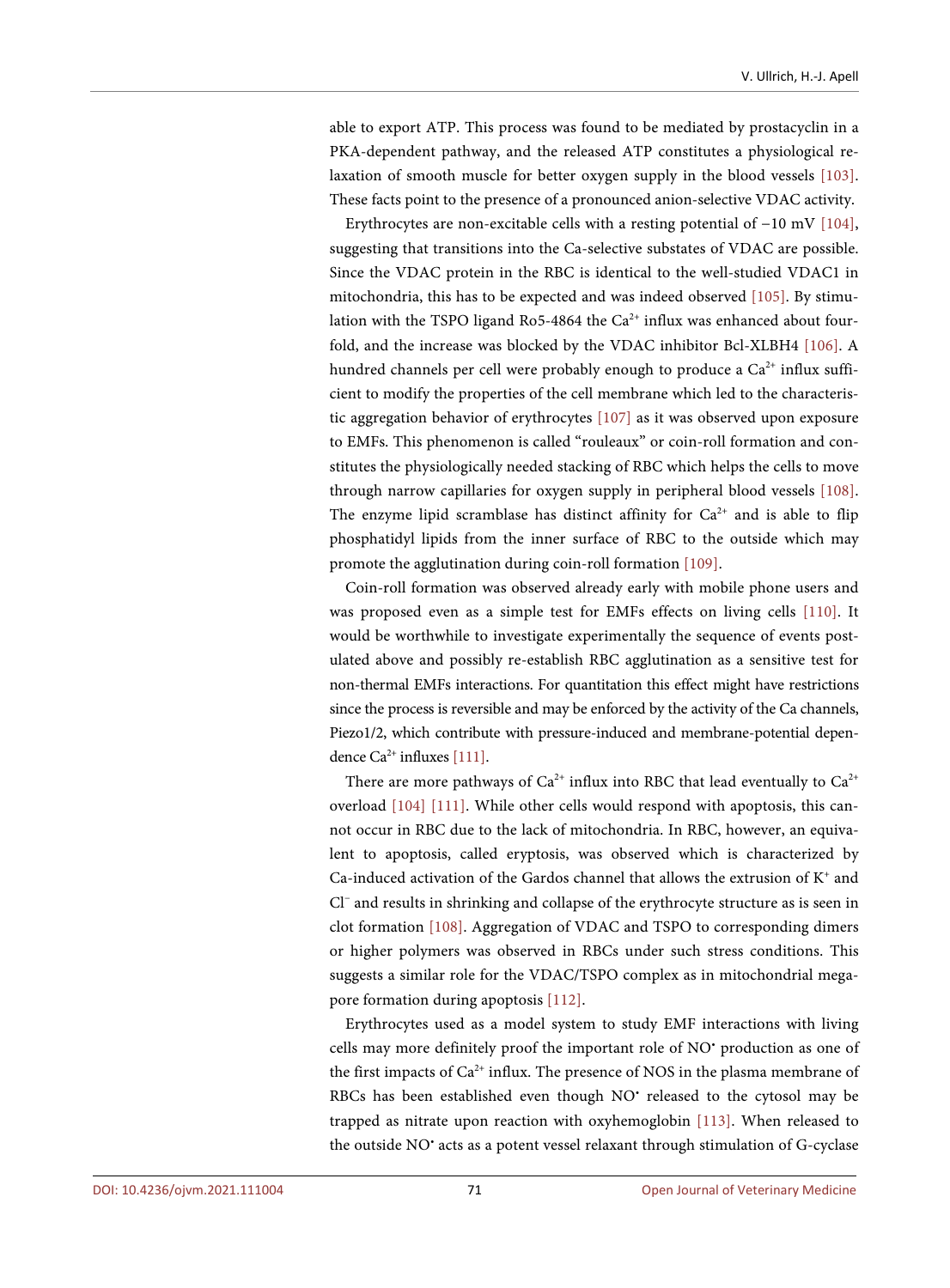in the cells of the vascular wall. Under hypoxic conditions deoxyhemoglobin will be present that converts nitrite to NO<sup>•</sup> with the same dilation-inducing effect on vessels, which leads in turn to improved oxygen supply. Such positive features of NO• will be eliminated by superoxide since it promotes formation of peroxynitrite which was held responsible for oxidative stress and the accompanying negative impact of  $Ca^{2+}$  overflow as well as inducing the pathway to apoptosis. Since mitochondria are absent in RBCs the source for superoxide should be related to the PMOR system in the cell membrane using NADH or NADPH for oxygen reduction to  $O_2^-$ . (In this respect it is noteworthy to mention that in mitochondria NO $\degree$  is inhibitory to the formation of the megapore [\[44\]](#page-23-10) and triggering apoptosis. This property could be noted as another positive effect of NO• that is abrogated by superoxide. The always neglected source of this radical in the PMOR system could be highly significant in redox regulation.)

#### **2.5. Psychological Disorders and Autism**

Finally an interesting aspect of human psychology should be mentioned by consideration of the TSPO/VDAC complex as mechanistic interface between EMFs and neuronal responses. Based on medically well accepted psychological disorders of electromagnetic hypersensitive persons in form of insomnia, unrest, burn-outs, or cognitive and memory deficits, possible explanations will involve necessarily the complex subject of brain physiology. This starts with the biophysics of brain waves and ends in the biochemistry of NMDA or GABA receptors. Significant advances in understanding were achieved by studies on the mechanisms of sleep control in Drosophila where a complex network from different brain waves controls the activity of interwoven receptors [\[114\].](#page-28-11) To gain insight into kinesic behavior a neuronal oscillation code could be established in which coupling of  $Ca^{2+}$  spiking with gamma and theta oscillations plays a dominant role [\[115\].](#page-28-12) Brain information systems seem to be built up by microcircuits of electrical and magnetic impulses, and it became challenging to find out whether external EMFs are able to disturb the internal communication. On the background that on one hand diazepines bind to CBR with high affinities and on the other hand diazepines are able to repair deficits in psychiatric brain disorders, a connection between both findings may be considered. A discussion of more details which were published in the pharmacological literature is, however, outside the scope of this contribution.

Based on considerations of the molecular components known to be affected by EMFs, an impact of EMFs on the development of autism in childhood cannot be excluded [\[116\].](#page-29-0) A possible hint on such a connection may be deduced from statistical data reflecting the observation of an exponential increase of reported cases of autism in children during the recent thirty years [\[117\].](#page-29-1)

Clinical findings were reported that antibodies against VDAC and hexokinase were frequently identified in autistic children [\[118\].](#page-29-2) Both antibodies inhibit the function of VDAC and hexokinase. Additionally, it is known that VDAC anti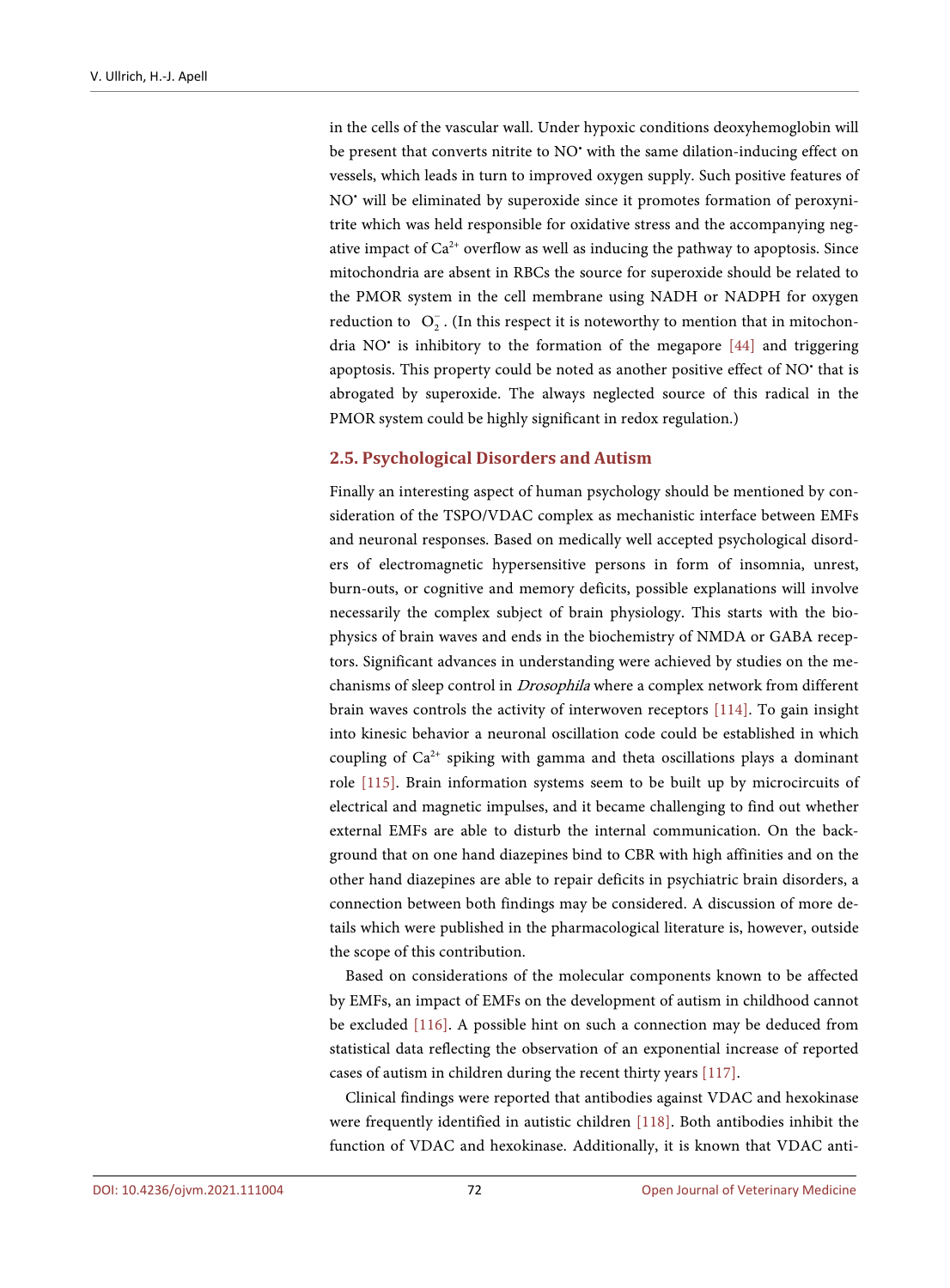bodies impair growth and induce apoptosis in neuroblastoma cells in culture [\[119\]](#page-29-3) [\[120\].](#page-29-4) Thus, a kind of autoimmune effect may develop against VDAC and result eventually in brain activity affected in the grown-up organism. In autistic children enhanced NO• metabolites and increased glutathione peroxidase activity were detected, and these observations point to a moderate chronic inflammation [\[121\].](#page-29-5) Therefore, a primary effect of EMFs on the function of VDAC in embryonic tissue may be a disturbance of the equilibrium of differentiation and apoptosis that controls embryonic cell development. Another connection of the TPSO-VDAC system and autism was reported in a study by Crane et al. [\[122\]](#page-29-6) that highlighted the significance of its upstream redox partners, ubiquinones. Reduced ubiquinone serves as reductant for VDAC with its copper center and reactive thiolate residues. When in control experiments ubiquinone was extracted with organic solvents, the reduction of ferricyanide, used as artificial electron acceptor, was diminished for the most part but was restored by addition of ubiquinone. In a clinical trial the authors supplied reduced ubiquinone to autistic children at a daily dose of 50 mg over a three-month period and found significant improvements in verbal communication, playing games, sleeping and reduced food rejection. Plasma CoQ levels increased during the time of treatment by almost a factor of five. The sensitivity of NADH-ferricyanide reductase against mercurial compounds is high and a connection of mercury with autism has been repeatedly postulated, which is another joint link between NADH oxidase and autism [\[123\].](#page-29-7) In VDAC the thiolate groups are extremely sensitive to mercurials and this property could affect the activities of VDAC. Such effects are independent from the genetic disposition as contributing factor in autism.

In summary we like to propose from such observations that an undisturbed function of the VDAC/TSPO/hexokinase complex in the membrane of neural cells is crucial for the developing brain. When this protein complex becomes a target of antibodies or environmental factors such as toxic agents or EMFs above a crucial threshold, the complex network of neuronal communication within and between different areas of the brain will become increasingly disturbed with the consequence that autism may emerge in the developing brain. In autistic patients smaller sizes of the cerebellum vermis were reported [\[124\].](#page-29-8) In adult rats prolonged treatment with clonazepam changed the pattern of brain receptors, especially the subunits of the NMDA receptors, which became reversible after discontinuation of the drug [\[125\].](#page-29-9) However, in newborn rats similar treatments led to drug-induced changes in the developing brain that were conserved in adulthood, and increased apoptosis and suppressed neurogenesis were reported. The authors concluded the appearance of possible deficits in behavior later in life.

Based on such mechanistic background it can be proposed that mental disorders may originate from disturbances of the brain electromagnetic network caused by disadvantageous effects on the associated receptors in cell membranes. TSPO in its CBR form certainly plays a major role in this process, since many of the disorders like insomnia or depression can be treated with diazepines of the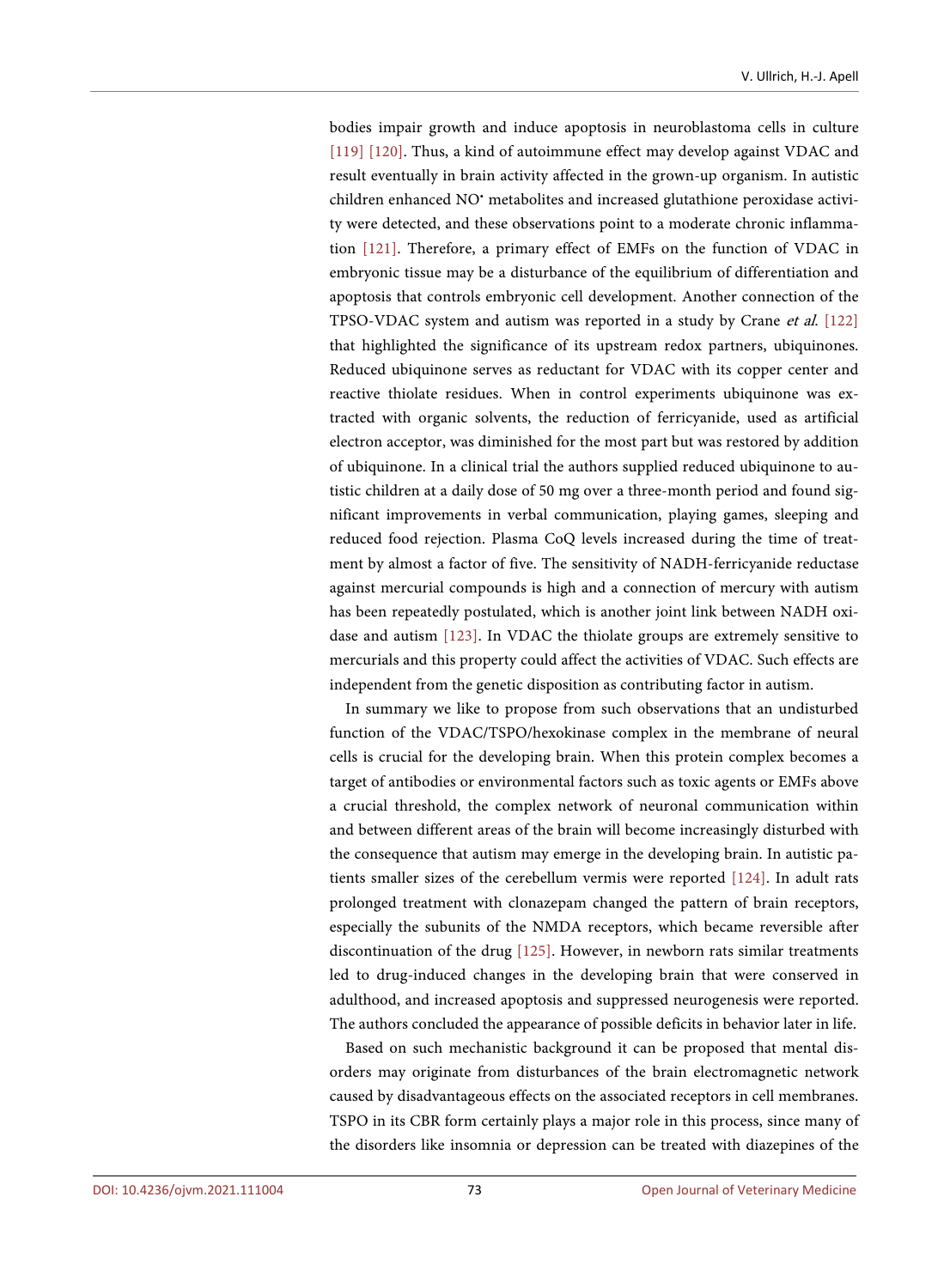clonazepam type which interact with this enzyme complex. In view of the alarming increase of autism and the well-funded research to study this phenomenon, we consider it is justified to propose that the possible role of CBR in mediating internal and external EMF effects in brain should become subject of future research. Biochemical and histological tests to verify or dismiss a connection are within experimental reach.

# **3. Conclusions**

Numerous studies on effects of EMFs in biological systems revealed a multitude of biochemical changes with positive or negative physiological outcome in cells, tissues or the whole organism. Most of such actions can be explained by an influx of  $Ca<sup>2+</sup>$  into cells as initial event. For electrically excitable cells VDCCs were suggested as possible pathways. For non-excitable cells we found intriguing evidence that VDAC fulfills all criteria of an EMF-controlled Ca channel. This surprising result found its explanation by structural and functional modifications associated with conformational changes of the membrane-bound VDAC. In the outer mitochondrial membrane with a potential around zero the channel transports preferentially anions. VDAC is also found in smaller amounts in cell membranes and this leads to the pertinent and crucial question of VDAC function in the two very different locations.

It is known that VDAC in mitochondria facilitates under physiological conditions mainly ATP release. When  $Ca^{2+}$  overload occurs and/or the proton-motive force ceases and no more ATP is produced, VDAC switches to the so-called closed state in which it releases  $Ca^{2+}$  to the cytoplasm. By further oxidative modifications VDAC is able to form expanded pores by oligomerization. These lead eventually to a permeability transition allowing cytochrome c release as the committing step towards apoptosis.

The role of VDAC in the plasma membrane is elucidated by its role in RBC, which do not possess mitochondria. There the channel is part of the PMOR system, a complex with several other redox proteins, especially TSPO. It catalyzes the reduction of extracellular iron complexes and controls ATP release from RBCs in a protein A kinase dependent way.

Interestingly, RBCs responds to mobile phone radiation by rouleaux formation, and this intercellular attachment is likely to be due to a moderate  $Ca^{2+}$  influx. Although only about 100 VDAC/TSPO channels are present per RBC the  $Ca^{2+}$  influx provides enough  $Ca^{2+}$  in the sub-plasma membrane space to promote aggregation. VDAC is a likely candidate for such a  $Ca<sup>2+</sup>$  influx, but so far the mechanosensitive Piezo 1 channel cannot be ruled out since it displays also voltage sensitivity [\[111\].](#page-28-8)

As a summary of the first part of our quest to identify potential targets of EMFs we conclude that VDAC as part of highly sophisticated "transduceosome" has to be considered to be a potential  $Ca^{2+}$  channel with various substates that are formed in response to subtle changes of the membrane potential either in the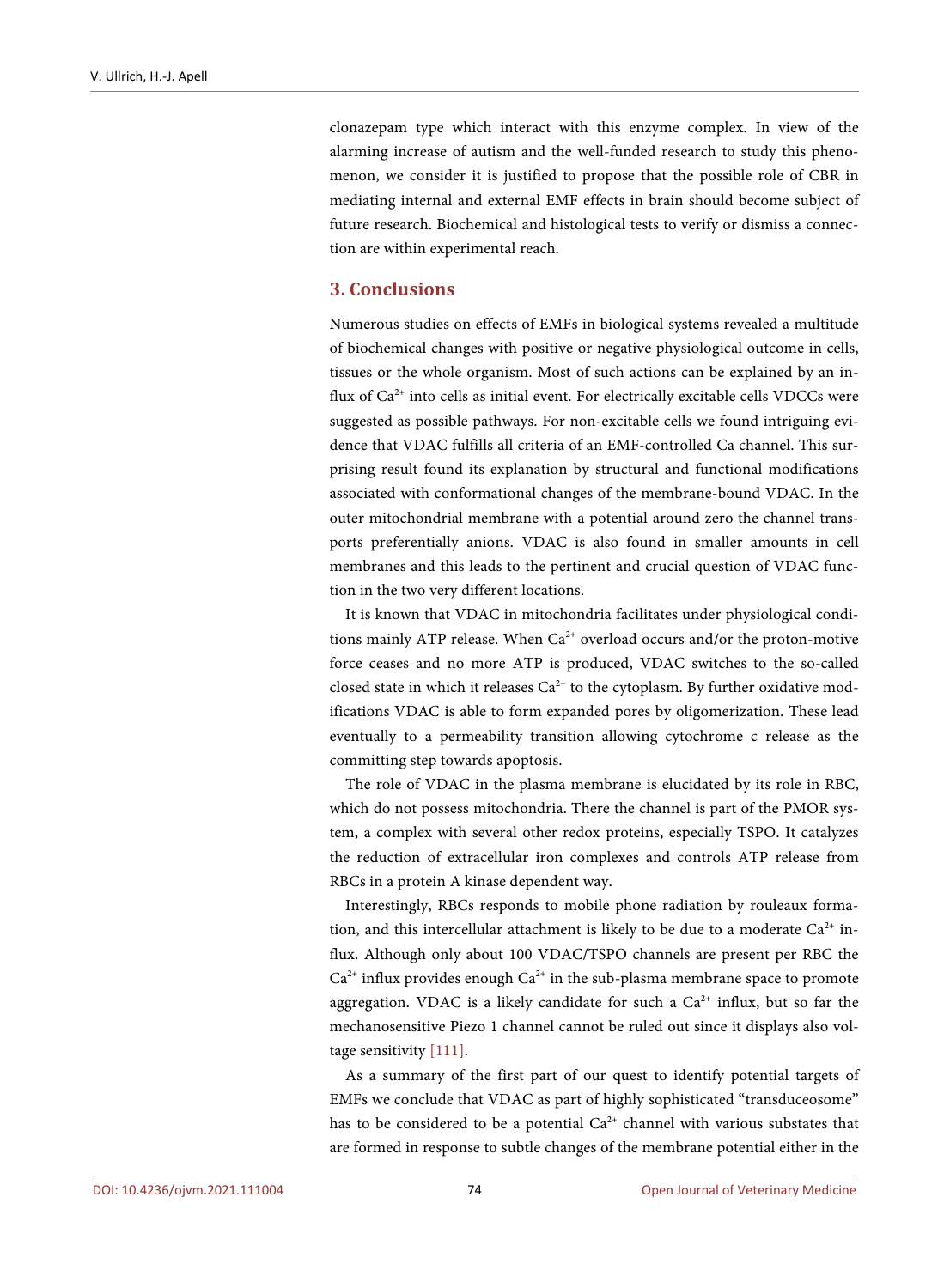outer mitochondrial or plasma membrane. Physiologically this applies for situations of energy deprivation leading to pro-apoptotic conditions. Under regular conditions the VDAC complex controls substrate supply to mitochondria and ATP export to the cytosol.  $Ca^{2+}$  overload, provoked by longer-lasting elevated  $Ca<sup>2+</sup>$  in the cytosol, is compensated first by mitochondrial uptake on the expense of the membrane potential and the proton gradient, until VDAC converts to a  $Ca^{2+}$  channel that levels the excess of  $Ca^{2+}$ .

Exposure to EMFs causes an additional influx of  $Ca^{2+}$  by enhancing the Ca channel activity of VDAC either in the plasma membrane or the outer mitochondrial. Resulting elevated  $Ca^{2+}$  levels will be lowered by the various extrusion mechanisms on the expense of energy. Even short pulses may produce  $Ca^{2+}$ spikes that lead to accumulation of  $Ca^{2+}$  in the ER and eventually in mitochondria. Subsequent emergence of oxidative stress relies on secondary events such as NO• formation, which are well described in the literature. In case of the erythrocyte membrane we consider VDAC to be the EMF-sensitive channel facilitating sufficient uptake of  $Ca^{2+}$  that leads to a membrane modification with rouleaux formation. Thus, RBCs could become a suitable system to study various aspects of EMF effects. So far no studies on the EMF impact on VDAC in mitochondria were reported in the literature. Since under normal metabolic conditions  $Ca^{2+}$ levels in the cytosol and matrix are low, one would not expect a significant change of the  $Ca^{2+}$  gradient if the mitochondrial VDAC changes to the  $Ca^{2+}$ conductance. Whether ATP or metabolite transport is affected by EMFs remains to be investigated.

In the second part of our study we became aware of the role of TSPO, a protein closely associated with VDAC. It seemed to be more than a carrier for heme and cholesterol as it is suggested in literature, especially since its amino acid sequence contained a Trp triad that is characteristic for the function of magnetosensors in migrating birds. The sensing mechanism requires oxidation of Trp and stabilization of at least two radicals which decay to different products in dependence of the magnetic field. Interestingly, VDAC possesses NADH oxidase activity and would be able to perform such oxidations in the vicinity of TSPO. The hypothesis of TSPO as a magnetosensor is under investigation.

Published properties of TSPO, which is known to be the benzodiazepine receptor in its peripheral mitochondrial (PBR) and central form (CBR) in neuronal tissue, introduced an interesting new functional aspect. Highly effective pharmacological ligands of CBR are clinically used to treat neurological deficits such as insomnia, burnout or depression, which were observed as syndromes in electromagnetic hypersensitive persons. We have outlined that such characteristic neuronal deficits and their treatment with TSPO receptor ligands suggest a mechanistic connection originating in a participation of TSPO in a disturbed signal transduction by brain waves. This hypothesis can be subject to straight forward experimental verification with a suitable hardware for EMF generation and modification of frequencies, intensities and pulsations. A second piece of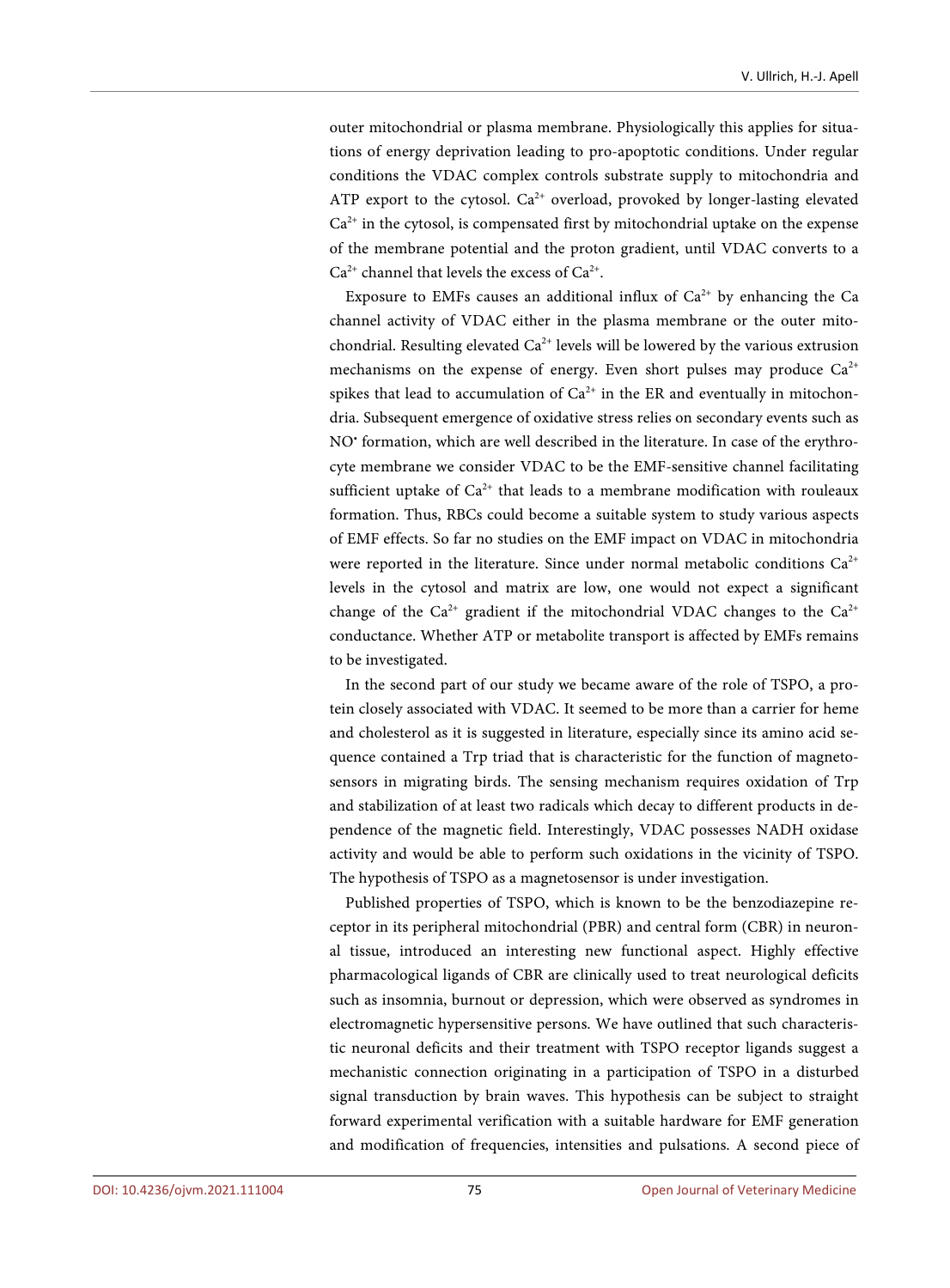evidence that VDAC/TSPO may play a crucial role as interface between psychic disorders and EMF exposure became obvious by abundant reports on autism. Pediatric patients exhibited in their blood significant amounts of antibodies inhibiting VDAC and hexokinase1. Accordingly it was already suggested that autism may be classified as autoimmune disease.

Summarizing the second part of our literature search we propose the hypothesis that TSPO acts also as a magnetosensor. In conjunction with VDAC as the sensor for the electric field the specificity and sensitivity of the complex to monitor EMFs would be enhanced, possibly to the extent that brain waves could become detectable by the VDAC/TSPO complex in neuronal plasma membranes. Even this assumption can be tested under the influence including effects of externally applied EMFs.

<span id="page-19-0"></span>In essence we suggest that in brain the plasma membrane VDAC/TSPO complex is able to sense brain-derived EMFs but would also be subject of external fields. Their effect would be a strengthening of the oxidative defense systems, under overstimulation, however, a consequence could be a disturbance of information processing especially in developing organisms. This is summarized and depicted i[n Figure 3.](#page-19-0)



Figure 3. Mechanistic concept proposed in this paper.  $Ca<sup>2+</sup>$  entry is promoted by the TSPO/VDAC complex in the plasma membrane of cells triggered by EMFs (TSPO: 18 kDa translocator protein, VDAC: voltage-dependent anion channel). Single EMF pulses (or consecutive pulse with a low frequency that allows recovery of the cytoplasmic  $Ca^{2+}$ concentration in between) evoke an antioxidant defense mechanism identical to the model of Pall [\(Figure 1,](#page-5-0) left scheme) or induces cell-specific responses. By the Ca-dependent protein kinase C (PKC) phospholipase  $A_2$  (PLA<sub>2</sub>) is activated that in turn releases arachidonic acid (AA) from lipid cleavage. Repetitive pulses with higher frequencies that lead to continuously enhanced  $Ca^{2+}$  concentration generated by the activity of the Ca and NADPH dependent NADH-oxidase (NOX5) and the nitric oxide synthase (NOS) high enough concentrations of  $O_2^{\rightarrow}$  and NO $^{\bullet}$  which both react to form peroxynitrite (ONOO $^{\neg}$ ). This highly reactive molecule leads together with the high  $Ca<sup>2+</sup>$  concentration to mitochondrial dysfunction and eventually to apoptosis or by protonation yielding OH $^{\star}$  and NO<sub>2</sub> radicals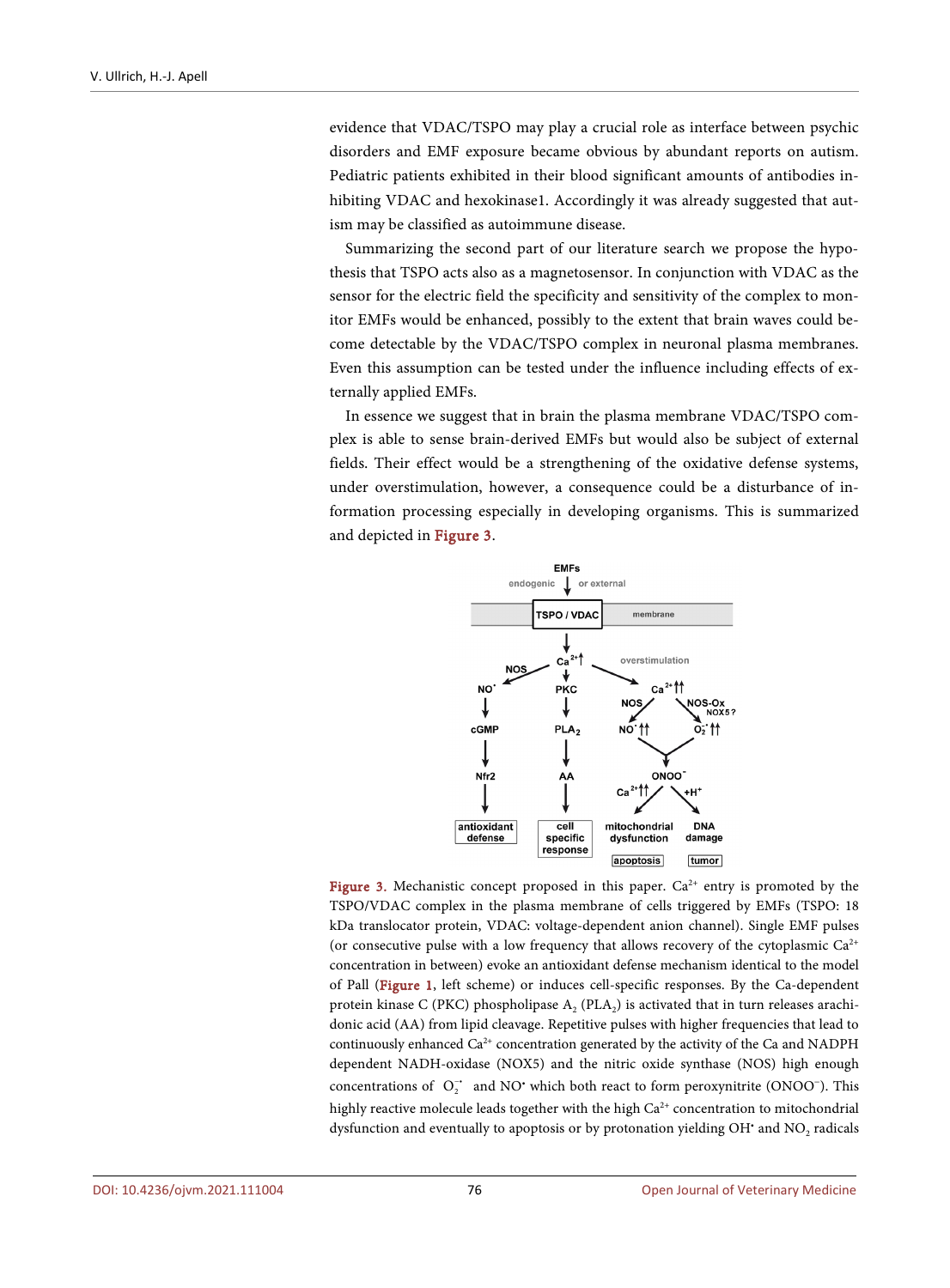with subsequent potential for DNA damage and possible tumor formation.

Taken together, there are clearly non-thermal effects of electromagnetic fields on biological systems. We found confirmation of earlier assumptions and obtained additional evidence that  $Ca^{2+}$  influx into cells constitutes a primary event which leads to cell activation. The resulting activity is cell-specific and may comprise diverse outcomes such as enhanced cell motility favoring healing processes or could cause oxidative stress conditions even with DNA damage or cell destruction. We here propose the voltage dependent anion channel as a  $Ca^{2+}$ influx channel under membrane-depolarizing conditions. Considering the association of the 18 kDa transport protein as the brain benzodiazepine receptor with VDAC there may be even a mechanistic connection to the various symptoms of electromagnetic hypersensitive persons.

In the present state the influence of EMFs on biological systems is no longer a topic of theoretical interest but needs systematic experimental investigations to understand mechanisms and effects.

# **Acknowledgements**

The authors thank Dr. Stefan Zbornik for valuable and competent discussion and comments on issues concerning telecommunication and related literature research.

# **Conflicts of Interest**

The authors declare no conflicts of interest regarding the publication of this paper.

# **References**

- <span id="page-20-0"></span>[1] Levitt, B.B. and Lai, H. (2010) Biological Effects from Exposure to Electromagnetic Radiation Emitted by Cell Tower Base Stations and Other Antenna Arrays. Environmental Reviews, 18, 365-395. <https://doi.org/10.1139/A10-018>
- <span id="page-20-1"></span>[2] Carpenter, D.O. (2013) Human Disease Resulting from Exposure to Electromagnetic Fields. Reviews on Environmental Health, 28, 159-172. <https://doi.org/10.1515/reveh-2013-0016>
- <span id="page-20-2"></span>[3] Blank, M. and Goodman, R. (2009) Electromagnetic Fields Stress Living Cells. Pathophysiology, 16, 71-78. <https://doi.org/10.1016/j.pathophys.2009.01.006>
- <span id="page-20-3"></span>[4] Hardell, L. and Sage, C. (2008) Biological Effects from Electromagnetic Field Exposure and Public Exposure Standards. Biomed. Pharmacotherapy, 62, 104-109. <https://doi.org/10.1016/j.biopha.2007.12.004>
- <span id="page-20-4"></span>[5] Johansson, O. (2006) Electrohypersensitivity: State-of-the-Art of a Functional Impairment. Electromagnetic Biology and Medicine, 25, 245-258. <https://doi.org/10.1080/15368370601044150>
- <span id="page-20-5"></span>[6] McCarty, D.E., Carrubba, S., Chesson, A.L., Frilot, C., Gonzalez-Toledo, E. and Marino, A.A. (2011) Electromagnetic Hypersensitivity: Evidence for a Novel Neurological Syndrome. International Journal of Neuroscience, 121, 670-676. <https://doi.org/10.3109/00207454.2011.608139>
- <span id="page-20-6"></span>[7] Warnke, U. and Hensinger, P. (2013) Steigende "Burn-out"-Indiz durch technisch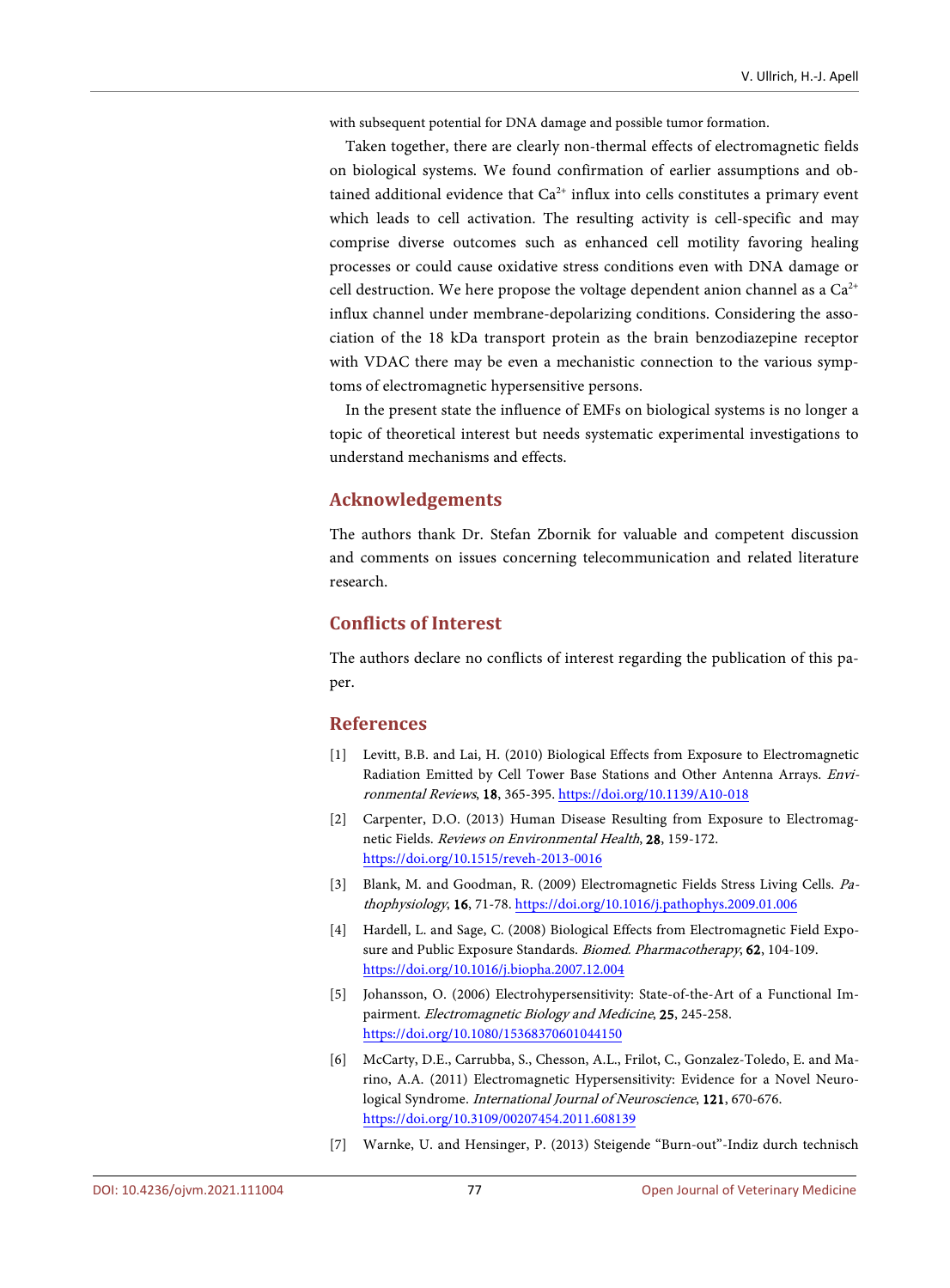erzeugte magnetische und elektromagnetische Felder des Mabil-und Mommunikationsfunks. Kompetenzinitiative zum Schutz von Mensch, Umwelt und Demokratie e.V.

- <span id="page-21-0"></span>[8] La, V.S., Condorelli, R.A., Vicari, E., D'Agata, R. and Calogero, A.E. (2012) Effects of the Exposure to Mobile Phones on Male Reproduction: A Review of the Literature. Journal of Andrology, 33, 350-356. <https://doi.org/10.2164/jandrol.111.014373>
- <span id="page-21-1"></span>[9] West, J.G., Kapoor, N.S., Liao, S.-Y., Chen, J.W., Bailey, L. and Nagavney, R.A. (2013) Multifocal Breast Cancer in Young Women with Prolonged Contact between Their Breasts and Cellular Phones. Case Reports in Medicine, 2013, Article ID: 354682. <https://doi.org/10.1155/2013/354682>
- <span id="page-21-2"></span>[10] Falcioni, L., Bua, L., Tibaldi, E., Lauriola, M., De, A.L., Gnudi, F., Mandrioli, D., Manservigi, M., Manservisi, F., Manzoli, I., Menghetti, I., Montella, R., Panzacchi, S., Sgargi, D., Strollo, V., Vornoli, A. and Belpoggi, F. (2018) Report of Final Results Regarding Brain And heart Tumors in Sprague-Dawley Rats Exposed from Prenatal Life Until Natural Death to Mobile Phone Radiofrequency Field Representative of 1.8GHz GSM Base Station Environmental Emission. *Environmental Research*, 165, 496-503. <https://doi.org/10.1016/j.envres.2018.01.037>
- <span id="page-21-3"></span>[11] Sahin, D., Ozgur, E., Guler, G., Tomruk, A., Unlu, I., Sepici-Dincel, A. and Seyhan, N. (2016) The 2100 MHz Radiofrequency Radiation of a 3G-Mobile Phone and the DNA Oxidative Damage in Brain. Journal of Chemical Neuroanatomy, 75, 94-98. <https://doi.org/10.1016/j.jchemneu.2016.01.002>
- <span id="page-21-4"></span>[12] Yakymenko, I. and Sidorik, E. (2010) Risks of Carcinogenesis from Electromagnetic Radiation of Mobile Telephony Devices. Experimental Oncology, 32, 54-60.
- <span id="page-21-5"></span>[13] D'Silva, M.H., Swer, R.T., Anbalagan, J. and Rajesh, B. (2017) Effect of Radiofrequency Radiation Emitted from 2G and 3G Cell Phone on Developing Liver of Chick Embryo—A Comparative Study. Journal of Clinical and Diagnostic Research, 11, AC05-AC09. <https://doi.org/10.7860/JCDR/2017/26360.10275>
- <span id="page-21-6"></span>[14] Siddiqi, N.S., Mathusami, J.C., Saad, S.M., Shafac, A. and Zaki, M. (2015) Effects of Mobile Phone 1800 Hz Electromagnetic Fields on the Development of Chick Embryo—A Pilot Study. International Conference on Chemical, Environmental and Biological Sciences, Dubai, 18-19 March 2015, 198-202.
- <span id="page-21-7"></span>[15] Hässig, M.R., Jud, F. and Spiess, B. (2012) Increased Occurrence of Nuclear Cataract in the Calf after Erection of a Mobile Phone Base Station. Schweizer Archiv für Tierheilkunde, 154, 82-86. <https://doi.org/10.1024/0036-7281/a000300>
- <span id="page-21-8"></span>[16] Dube, J., Rochette-Drouin, O., Levesque, P., Gauvin, R., Roberge, C.J., Auger, F.A., Goulet, D., Bourdages, M., Plante, M., Moulin, V.J. and Germain, L. (2012) Human Keratinocytes Respond to Direct Current Stimulation by Increasing Intracellular Calcium: Preferential Response of Poorly Differentiated Cells. Journal of Cellular Physiology, 227, 2660-2667. <https://doi.org/10.1002/jcp.23008>
- <span id="page-21-9"></span>[17] Nuccitelli, R. (2003) A Role for Endogenous Electric Fields in Wound Healing. Current Topics in Developmental Biology, 58, 1-26. [https://doi.org/10.1016/S0070-2153\(03\)58001-2](https://doi.org/10.1016/S0070-2153(03)58001-2)
- <span id="page-21-10"></span>[18] Zhang, X., Liu, X., Pan, L. and Lee, I. (2010) Magnetic Fields at Extremely Low-Frequency (50 Hz, 0.8 mT) Can Induce the Uptake of Intracellular Calcium Levels in Osteoblasts. Biochemical and Biophysical Research Communications, 396, 662-666. <https://doi.org/10.1016/j.bbrc.2010.04.154>
- <span id="page-21-11"></span>[19] Zhou, J., Wang, J.Q., Ge, B.F., Ma, X.N., Ma, H.P., Xian, C.J. and Chen, K.M. (2014) Different Electromagnetic Field Waveforms Have Different Effects on Proliferation, Differentiation and Mineralization of Osteoblasts in Vitro. Bioelectromagnetics, 35, 30-38. <https://doi.org/10.1002/bem.21794>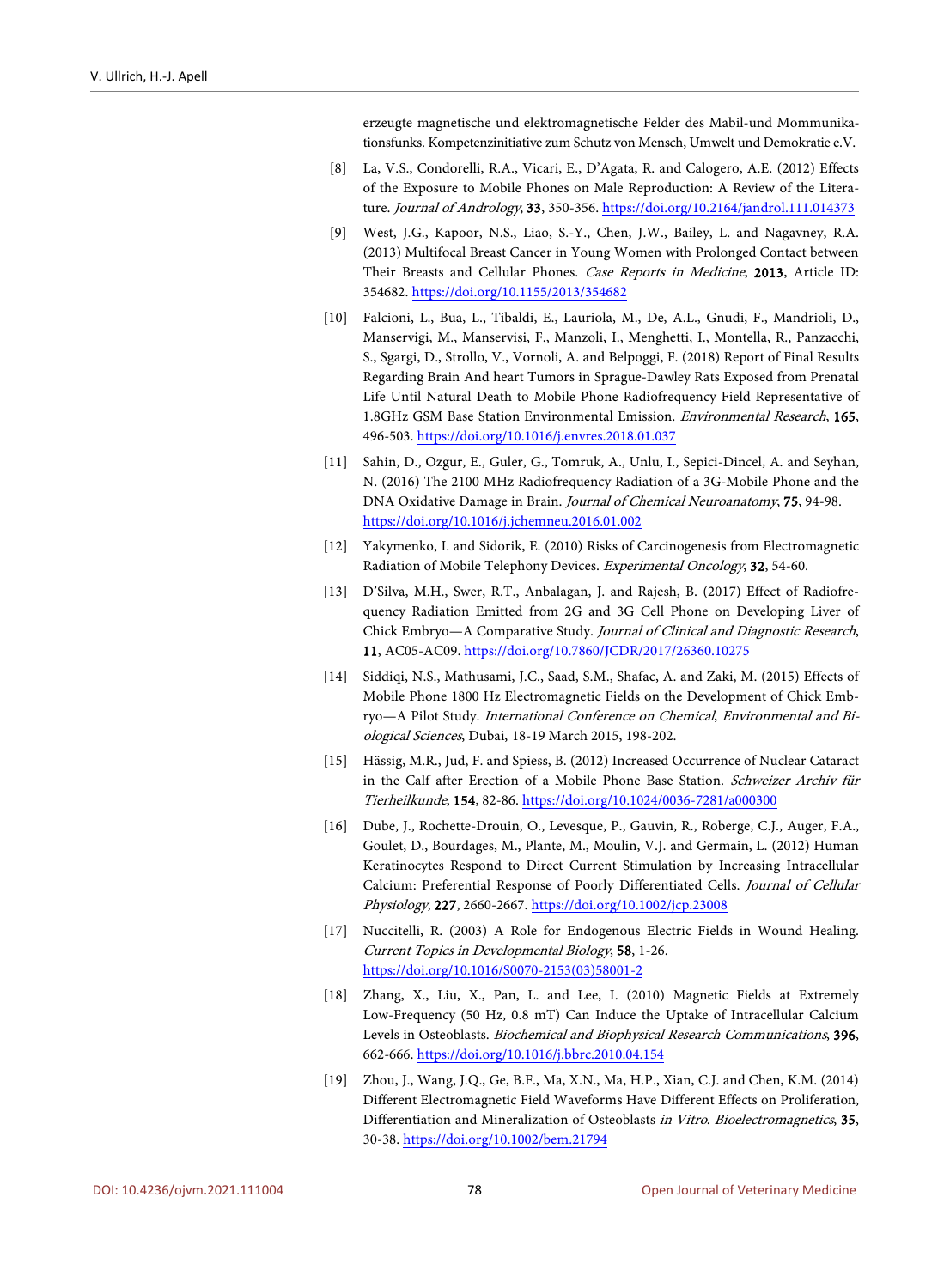- <span id="page-22-0"></span>[20] Kirson, E.D., Gurvich, Z., Schneiderman, R., Dekel, E., Itzhaki, A., Wasserman, Y., Schatzberger, R. and Palti, Y. (2004) Disruption of Cancer Cell Replication by Alternating Electric Fields. Cancer Research, 64, 3288-3295. <https://doi.org/10.1158/0008-5472.CAN-04-0083>
- <span id="page-22-1"></span>[21] Blackman, C.F. (1992) Calcium Release from Neural Tissue: Experimental Results and Possible Mechanisms. In: Norden, B. and Ramel, C., Eds., Interaction Mechanisms of Low-Level Electromagnetic Fields in Living Systems, Oxford University Press, Oxford, 107-129.
- <span id="page-22-2"></span>[22] Pette, D. and Vrbova, G. (1992) Adaptation of Mammalian Skeletal Muscle Fibers to Chronic Electrical Stimulation. In: Reviews of Physiology, Biochemistry and Pharmacology, Vol. 120, Springer, Berlin, Heidelberg, 115-202. <https://doi.org/10.1007/BFb0036123>
- <span id="page-22-3"></span>[23] Klebl, B.M., Ayoub, A.T. and Pette, D. (1998) Protein Oxidation, Tyrosine Nitration, and Inactivation of Sarcoplasmic Reticulum Ca<sup>2+</sup>-ATPase in Low-Frequency Stimulated Rabbit Muscle. FEBS Letters, 422, 381-384. [https://doi.org/10.1016/S0014-5793\(98\)00053-2](https://doi.org/10.1016/S0014-5793(98)00053-2)
- <span id="page-22-4"></span>[24] Beckman, J.S. and Koppenol, W.H. (1996) Nitric Oxide, Superoxide, and Peroxynitrite: The Good, the Bad, and Ugly. American Journal of Physiology, 271, C1424-C1437. <https://doi.org/10.1152/ajpcell.1996.271.5.C1424>
- <span id="page-22-5"></span>[25] Carroll, S., Nicotera, P. and Pette, D. (1999) Calcium Transients in Single Fibers of Low-Frequency Stimulated Fast-Twitch Muscle of Rat. American Journal of Physiology, 277, C1122-C1129. <https://doi.org/10.1152/ajpcell.1999.277.6.C1122>
- <span id="page-22-6"></span>[26] Ermak, G. and Davies, K.J. (2002) Calcium and Oxidative Stress: From Cell Signaling to Cell Death. Molecular Immunology, 38, 713-721. [https://doi.org/10.1016/S0161-5890\(01\)00108-0](https://doi.org/10.1016/S0161-5890(01)00108-0)
- <span id="page-22-7"></span>[27] Pall, M.L. (2013) Electromagnetic Fields Act via Activation of Voltage-Gated Calcium Channels to Produce Beneficial or Adverse Effects. Journal of Cellular and Molecular Medicine, 17, 958-965. <https://doi.org/10.1111/jcmm.12088>
- <span id="page-22-8"></span>[28] Berridge, M.J., Bootman, M.D. and Lipp, P. (1998) Calcium—A Life and Death Signal. Nature, 395, 645-648. <https://doi.org/10.1038/27094>
- <span id="page-22-9"></span>[29] Peng, T.I. and Jou, M.J. (2010) Oxidative Stress Caused by Mitochondrial Calcium Overload. Annals of the New York Academy of Sciences, 1201, 183-188. <https://doi.org/10.1111/j.1749-6632.2010.05634.x>
- <span id="page-22-10"></span>[30] Brookes, P.S., Yoon, Y., Robotham, J.L., Anders, M.W. and Sheu, S.S. (2004) Calcium, ATP, and ROS: A Mitochondrial Love-Hate Triangle. American Journal of Physiology: Cell Physiology, 287, C817-C833. <https://doi.org/10.1152/ajpcell.00139.2004>
- <span id="page-22-11"></span>[31] Pall, M.L. (2018) 5G: Great Risk for EU, U.S. and International Health! Compelling Evidence for Eight Distinct Types of Great Harm Caused by Eectromagnetic Field (EMF) Exposures and the Mechanism That Causes Them. 1-90. [https://www.jrseco.com/wp-content/uploads/Martin\\_Pall\\_PhD\\_5G\\_Great\\_risk\\_for](https://www.jrseco.com/wp-content/uploads/Martin_Pall_PhD_5G_Great_risk_for_EU_US_and_International_Health-Compelling_Evidence.pdf) [\\_EU\\_US\\_and\\_International\\_Health-Compelling\\_Evidence.pdf](https://www.jrseco.com/wp-content/uploads/Martin_Pall_PhD_5G_Great_risk_for_EU_US_and_International_Health-Compelling_Evidence.pdf)
- <span id="page-22-12"></span>[32] Pilla, A.A. (2012) Electromagnetic Fields Instantaneously Modulate Nitric Oxide Signaling in Challenged Biological Systems. Biochemical and Biophysical Research Communications, 426, 330-333. <https://doi.org/10.1016/j.bbrc.2012.08.078>
- <span id="page-22-13"></span>[33] Lim, J.L., Wilhelmus, M.M., de Vries, H.E., Drukarch, B., Hoozemans, J.J. and van, H.J. (2014) Antioxidative Defense Mechanisms Controlled by Nrf2: State-of-the-Art and Clinical Perspectives in Neurodegenerative Diseases. Archives of Toxicology, 88, 1773-1786.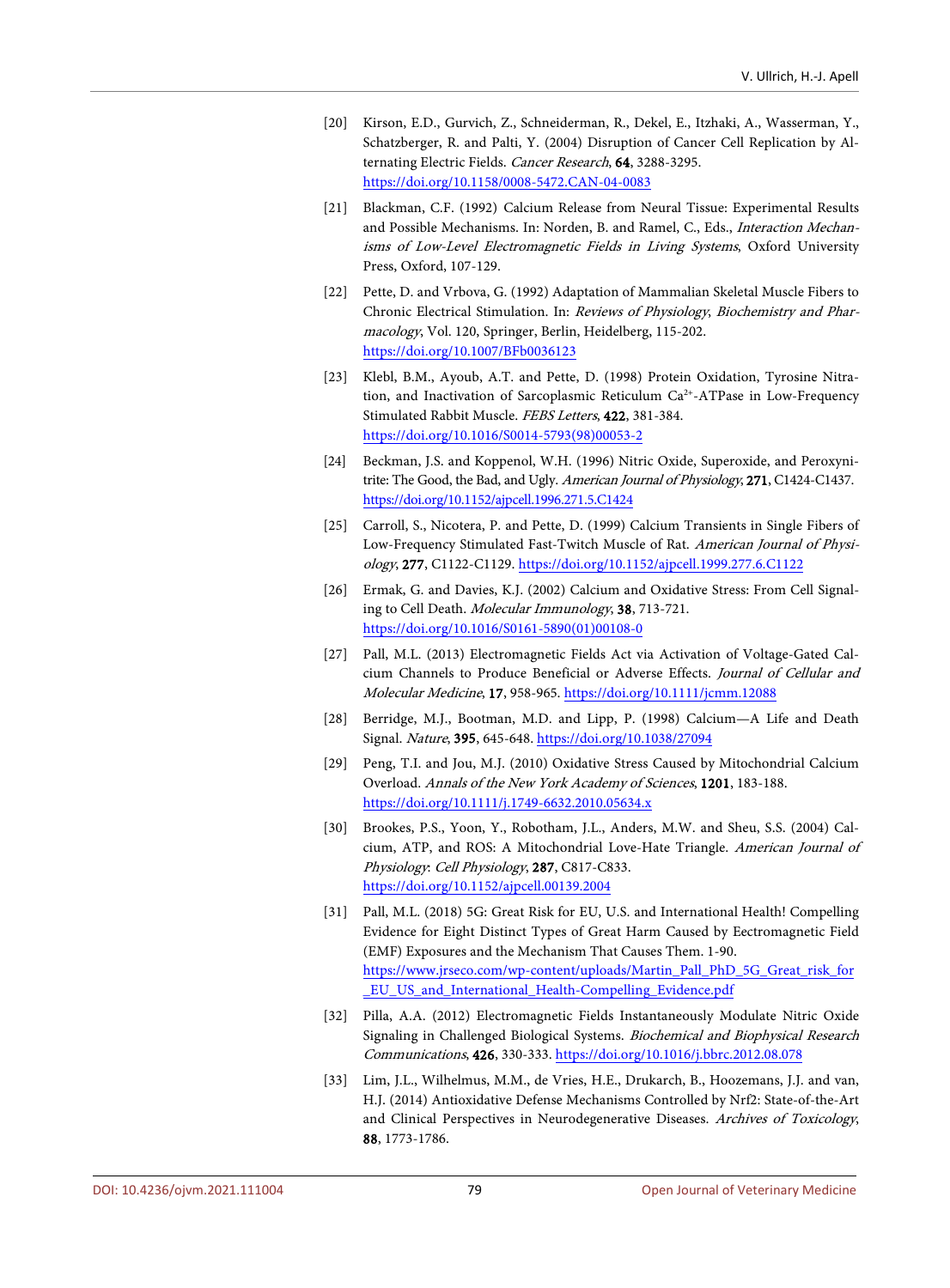- <span id="page-23-0"></span>[34] Friedman, J., Kraus, S., Hauptman, Y., Schiff, Y. and Seger, R. (2007) Mechanism of Short-Term ERK Activation by Electromagnetic Fields at Mobile Phone Frequencies. Biochemical Journal, 405, 559-568. <https://doi.org/10.1042/BJ20061653>
- <span id="page-23-1"></span>[35] Yumoto, H., Hirao, K., Tominaga, T., Bando, N., Takahashi, K. and Matsuo, T. (2015) Electromagnetic Wave Irradiation Promotes Osteoblastic Cell Proliferation and Up-Regulates Growth Factors via Activation of the ERK1/2 and p38 MAPK Pathways. Cellular Physiology and Biochemistry, 35, 601-615. <https://doi.org/10.1159/000369722>
- <span id="page-23-2"></span>[36] Wyatt, C.N., Weir, E.K. and Peers, C. (1994) Diphenylene Iodonium Blocks K+ and Ca<sup>2+</sup> Currents in Type I Cells Isolated from the Neonatal Rat Carotid Body. Neuroscience Letters, 172, 63-66. [https://doi.org/10.1016/0304-3940\(94\)90663-7](https://doi.org/10.1016/0304-3940(94)90663-7)
- <span id="page-23-3"></span>[37] Morré, D.J. and Brightman, A.O. (1991) NADH Oxidase of Plasma Membranes. Journal of Bioenergetics and Biomembranes, 23, 469-489.
- <span id="page-23-4"></span>[38] Viappiani, S., Nicolescu, A.C., Holt, A., Sawicki, G., Crawford, B.D., Leon, H., van, M.T. and Schulz, R. (2009) Activation and Modulation of 72 kDa Matrix Metalloproteinase-2 by Peroxynitrite and Glutathione. Biochemical Pharmacology, 77, 826-834. <https://doi.org/10.1016/j.bcp.2008.11.004>
- <span id="page-23-5"></span>[39] Bruno, M., Brightman, A.O., Lawrence, J., Werderitsh, D., Morré, D.M. and Morré, D.J. (1992) Stimulation of NADH Oxidase Activity from Rat Liver Plasma Membranes by Growth Factors and Hormones Is Decreased or Absent with Hepatoma Plasma Membranes. Biochemical Journal, 284, 625-628. <https://doi.org/10.1042/bj2840625>
- <span id="page-23-6"></span>[40] Pou, S., Keaton, L., Surichamorn, W. and Rosen, G.M. (1999) Mechanism of Superoxide Generation by Neuronal Nitric-Oxide Synthase. Journal of Biological Chemistry, 274, 9573-9580. <https://doi.org/10.1074/jbc.274.14.9573>
- <span id="page-23-7"></span>[41] Sharpe, M.A. and Cooper, C.E. (1998) Reactions of Nitric Oxide with Mitochondrial Cytochrome C: A Novel Mechanism for the Formation of Nitroxyl Anion and Peroxynitrite. Biochemical Journal, 332, 9-19. <https://doi.org/10.1042/bj3320009>
- <span id="page-23-8"></span>[42] Ullrich, V. and Kissner, R. (2006) Redox Signaling: Bioinorganic Chemistry at Its Best. Journal of Inorganic Biochemistry, 100, 2079-2086. <https://doi.org/10.1016/j.jinorgbio.2006.09.019>
- <span id="page-23-9"></span>[43] Ullrich, V. and Schildknecht, S. (2014) Sensing Hypoxia by Mitochondria: A Unifying Hypothesis Involving S-Nitrosation. Antioxidants & Redox Signaling, 20, 325-338. <https://doi.org/10.1089/ars.2012.4788>
- <span id="page-23-10"></span>[44] Cheng, Q., Sedlic, F., Pravdic, D., Bosnjak, Z.J. and Kwok, W.M. (2011) Biphasic Effect of Nitric Oxide on the Cardiac Voltage-Dependent Anion Channel. FEBS Letters, 585, 328-334. <https://doi.org/10.1016/j.febslet.2010.12.008>
- <span id="page-23-11"></span>[45] De Pinto, V., Messina, A., Lane, D.J. and Lawen, A. (2010) Voltage-Dependent Anion-Selective Channel (VDAC) in the Plasma Membrane. FEBS Letters, 584, 1793-1799. <https://doi.org/10.1016/j.febslet.2010.02.049>
- <span id="page-23-12"></span>[46] Lawen, A., Ly, J.D., Lane, D.J., Zarschler, K., Messina, A. and De Pinto, V. (2005) Voltage-Dependent Anion-Selective Channel 1 (VDAC1)—A Mitochondrial Protein, Rediscovered as a Novel Enzyme in the Plasma Membrane. The International Journal of Biochemistry & Cell Biology, 37, 277-282. <https://doi.org/10.1016/j.biocel.2004.05.013>
- <span id="page-23-13"></span>[47] Low, H., Crane, F.L. and Morré, D.J. (2012) Putting Together a Plasma Membrane NADH Oxidase: A Tale of Three Laboratories. The International Journal of Biochemistry & Cell Biology, 44, 1834-1838. <https://doi.org/10.1016/j.biocel.2012.06.032>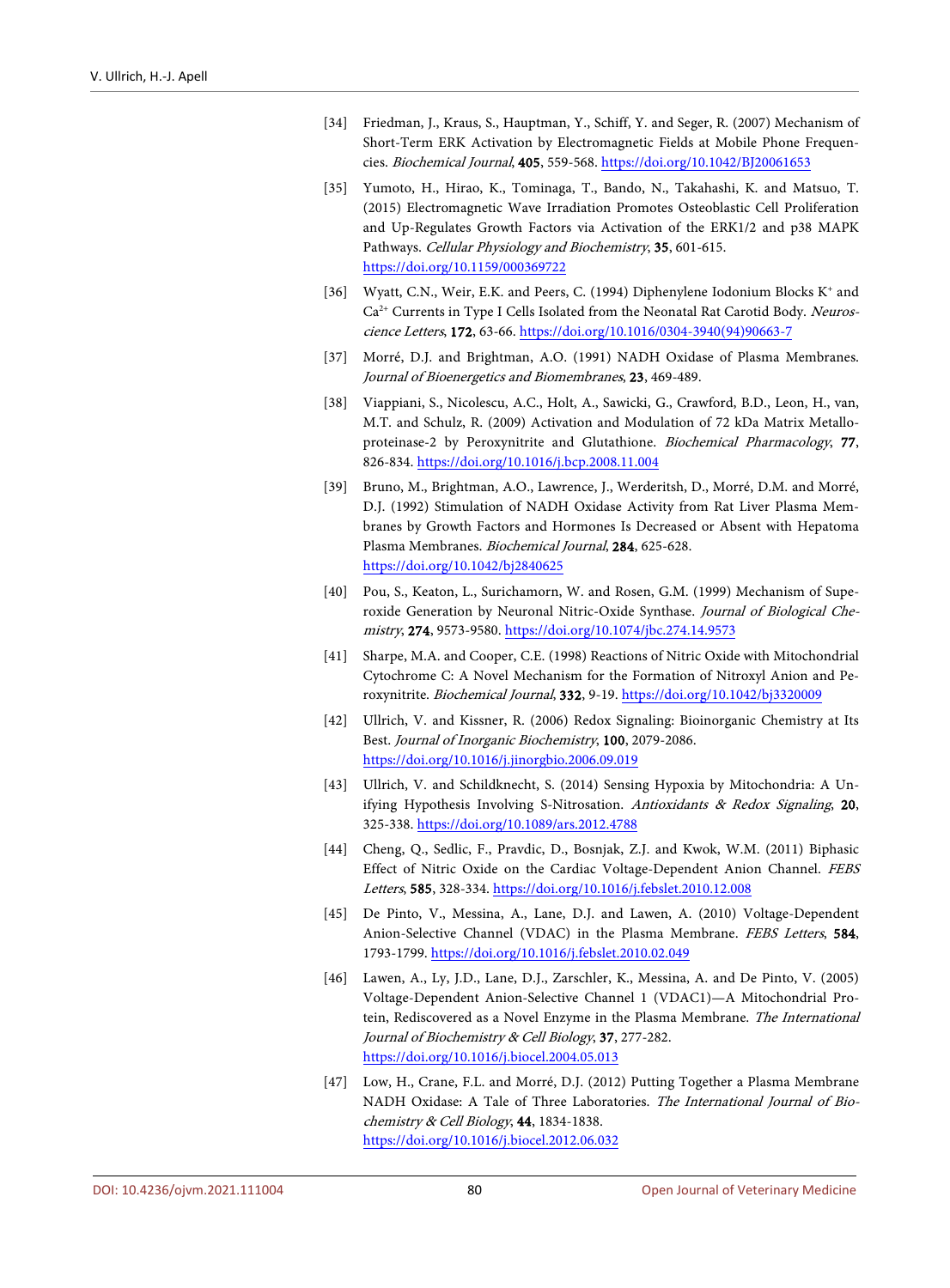- <span id="page-24-0"></span>[48] Ly, J.D. and Lawen, A. (2003) Transplasma Membrane Electron Transport: Enzymes Involved and Biological Function. Redox Report, 8, 3-21. <https://doi.org/10.1179/135100003125001198>
- <span id="page-24-1"></span>[49] Tang, X., Chueh, P.J., Jiang, Z., Layman, S., Martin, B., Kim, C., Morré, D.M. and Morré, D.J. (2010) Essential Role of Copper in the Activity and Regular Periodicity of a Recombinant, Tumor-Associated, Cell Surface, Growth-Related and Time-Keeping Hydroquinone (NADH) Oxidase with Protein Disulfide-Thiol Interchange Activity (ENOX2). Journal of Bioenergetics and Biomembranes, 42, 355-360. <https://doi.org/10.1007/s10863-010-9305-8>
- <span id="page-24-2"></span>[50] Shoshan-Barmatz, V. and Ginzel, D. (2003) The Voltage-Dependent Anion Channel. Cell Biochemistry and Biophysics, 39, 279-292. <https://doi.org/10.1385/CBB:39:3:279>
- <span id="page-24-3"></span>[51] Yu, W.H., Wolfgang, W. and Forte, M. (1995) Subcellular Localization of Human Voltage-Dependent Anion Channel Isoforms. Journal of Biological Chemistry, 270, 13998-14006. <https://doi.org/10.1074/jbc.270.23.13998>
- <span id="page-24-4"></span>[52] Baker, M.A., Lane, D.J., Ly, J.D., De Pinto, V. and Lawen, A. (2004) VDAC1 Is a Transplasma Membrane NADH-Ferricyanide Reductase. Journal of Biological Chemistry, 279, 4811-4819. <https://doi.org/10.1074/jbc.M311020200>
- <span id="page-24-5"></span>[53] Buettner, R., Papoutsoglou, G., Scemes, E., Spray, D.C. and Dermietzel, R. (2000) Evidence for Secretory Pathway Localization of a Voltage-Dependent Anion Channel Isoform. Proceedings of the National Academy of Sciences of the United States of America, 97, 3201-3206. <https://doi.org/10.1073/pnas.97.7.3201>
- <span id="page-24-6"></span>[54] Báthori, G., Parolini, I., Tombola, F., Szabó, I., Messina, A., Oliva, M., De Pinto, V., Lisanti, M., Sargiacomo, M. and Zoratti, M. (1999) Porin Is Present in the Plasma Membrane Where It Is Concentrated in Caveolae and Caveolae-Related Domains. Journal of Biological Chemistry, 274, 29607-29612. <https://doi.org/10.1074/jbc.274.42.29607>
- <span id="page-24-7"></span>[55] Bahamonde, M.I. and Valverde, M.A. (2003) Voltage-Dependent Anion Channel Localises to the Plasma Membrane and Peripheral but Not Perinuclear Mitochondria. Pflügers Archiv, 446, 309-313.
- <span id="page-24-8"></span>[56] Crane, F.L. and Low, H. (2012) The Oxidative Function of Diferric Transferrin. Biochemistry Research International, 2012, Article ID: 592806. <https://doi.org/10.1155/2012/592806>
- <span id="page-24-9"></span>[57] Merker, M.P., Olson, L.E., Bongard, R.D., Patel, M.K., Linehan, J.H. and Dawson, C.A. (1998) Ascorbate-Mediated Transplasma Membrane Electron Transport in Pulmonary Arterial Endothelial Cells. American Journal of Physiology, 274, L685-L693. <https://doi.org/10.1152/ajplung.1998.274.5.L685>
- <span id="page-24-10"></span>[58] Messina, A., Reina, S., Guarino, F. and De Pinto, V. (2012) VDAC Isoforms in Mammals. Biochimica et Biophysica Acta, 1818, 1466-1476. <https://doi.org/10.1016/j.bbamem.2011.10.005>
- <span id="page-24-11"></span>[59] Aram, L., Geula, S., Arbel, N. and Shoshan-Barmatz, V. (2010) VDAC1 Cysteine Residues: Topology and Function in Channel Activity and Apoptosis. Biochemical Journal, 427, 445-454. <https://doi.org/10.1042/BJ20091690>
- <span id="page-24-12"></span>[60] Crane, F.L., Low, H., Navas, P. and Sun, I.L. (2013) Control of Cell Growth by Plasma Membrane NADH Oxidation. Pure and Applied Chemical Sciences, 1, 31-42. <https://doi.org/10.12988/pacs.2013.3310>
- <span id="page-24-13"></span>[61] Cheng, H.L., Lee, Y.H., Yuan, T.M., Chen, S.W. and Chueh, P.J. (2016) Update on a Tumor-Associated NADH Oxidase in Gastric Cancer Cell Growth. World Journal of Gastroenterology, 22, 2900-2905. <https://doi.org/10.3748/wjg.v22.i10.2900>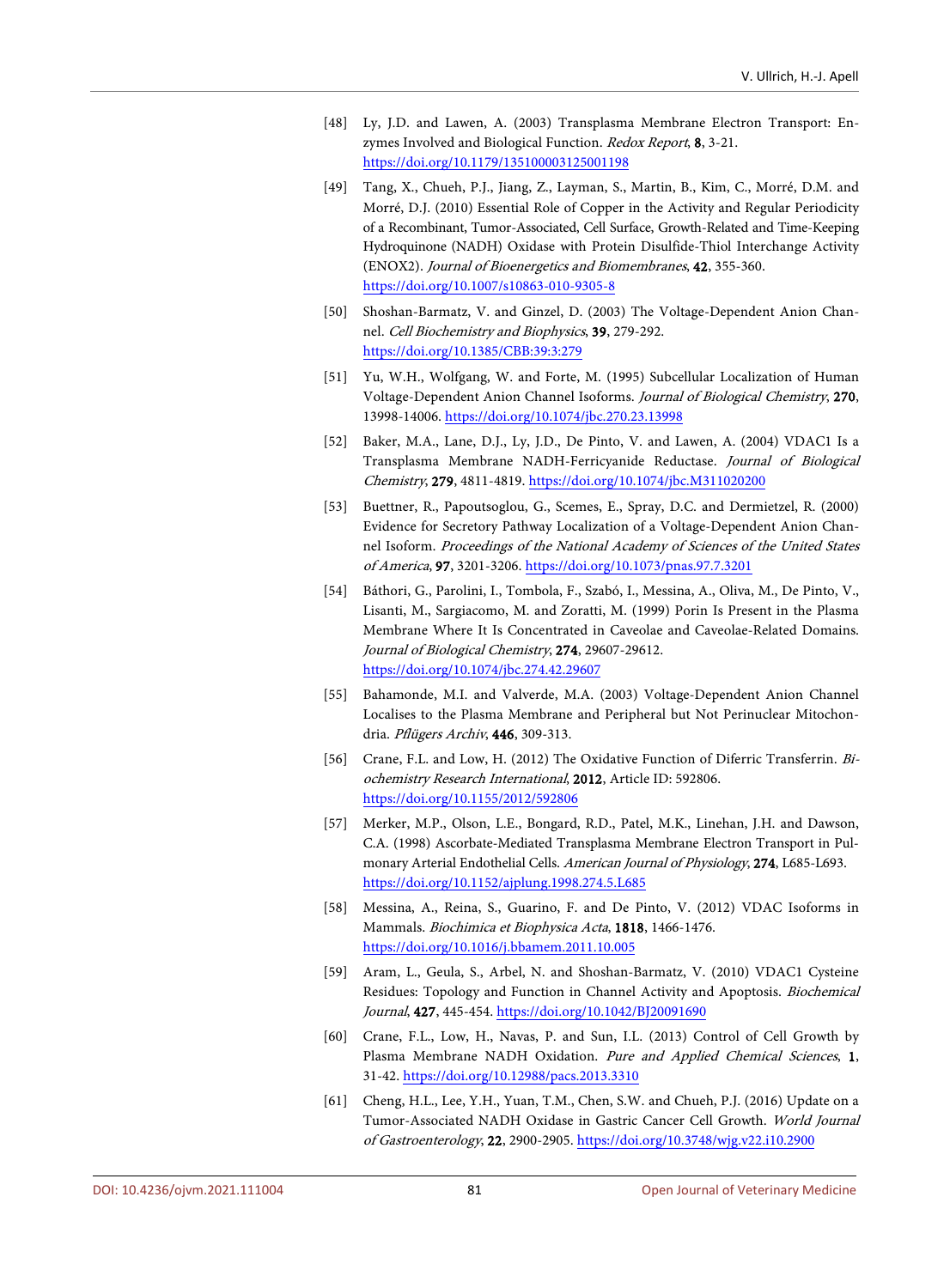- <span id="page-25-0"></span>[62] Hiller, S., Abramson, J., Mannella, C., Wagner, G. and Zeth, K. (2010) The 3D Structures of VDAC Represent a Native Conformation. Trends in Biochemical Sciences, 35, 514-521. <https://doi.org/10.1016/j.tibs.2010.03.005>
- <span id="page-25-1"></span>[63] Briones, R., Weichbrodt, C., Paltrinieri, L., Mey, I., Villinger, S., Giller, K., Lange, A., Zweckstetter, M., Griesinger, C., Becker, S., Steinem, C. and de Groot, B.L. (2016) Voltage Dependence of Conformational Dynamics and Subconducting States of VDAC-1. Biophysical Journal, 111, 1223-1234. <https://doi.org/10.1016/j.bpj.2016.08.007>
- <span id="page-25-2"></span>[64] Pastorino, J.G. and Hoek, J.B. (2008) Regulation of Hexokinase Binding to VDAC. Journal of Bioenergetics and Biomembranes, 40, 171-182. <https://doi.org/10.1007/s10863-008-9148-8>
- <span id="page-25-3"></span>[65] Sun, J. and Liao, J.K. (2002) Functional Interaction of Endothelial Nitric Oxide Synthase with a Voltage-Dependent Anion Channel. Proceedings of the National Academy of Sciences of the United States of America, 99, 13108-13113. <https://doi.org/10.1073/pnas.202260999>
- <span id="page-25-4"></span>[66] Tan, W. and Colombini, M. (2007) VDAC Closure Increases Calcium Ion Flux. Biochimica et Biophysica Acta, 1768, 2510-2515. <https://doi.org/10.1016/j.bbamem.2007.06.002>
- <span id="page-25-5"></span>[67] Villinger, S., Briones, R., Giller, K., Zachariae, U., Lange, A., de Groot, B.L., Griesinger, C., Becker, S. and Zweckstetter, M. (2010) Functional Dynamics in the Voltage-Dependent Anion Channel. Proceedings of the National Academy of Sciences of the United States of America, 107, 22546-22551. <https://doi.org/10.1073/pnas.1012310108>
- <span id="page-25-6"></span>[68] Pavlov, E., Grigoriev, S.M., Dejean, L.M., Zweihorn, C.L., Mannella, C.A. and Kinnally, K.W. (2005) The Mitochondrial Channel VDAC Has a Cation-Selective Open State. Biochimica et Biophysica Acta, 1710, 96-102. <https://doi.org/10.1016/j.bbabio.2005.09.006>
- <span id="page-25-7"></span>[69] Noskov, S.Y., Rostovtseva, T.K., Chamberlin, A.C., Teijido, O., Jiang, W. and Bezrukov, S.M. (2016) Current State of Theoretical and Experimental Studies of the Voltage-Dependent Anion Channel (VDAC). Biochimica et Biophysica Acta, 1858, 1778-1790. <https://doi.org/10.1016/j.bbamem.2016.02.026>
- <span id="page-25-8"></span>[70] Colombini, M. (2016) The VDAC Channel: Molecular Basis for Selectivity. *Biochi*mica et Biophysica Acta, 1863, 2498-2502. <https://doi.org/10.1016/j.bbamcr.2016.01.019>
- <span id="page-25-9"></span>[71] Bahamonde, M.I., Fernandez-Fernandez, J.M., Guix, F.X., Vazquez, E. and Valverde, M.A. (2003) Plasma Membrane Voltage-Dependent Anion Channel Mediates Antiestrogen-Activated Maxi Cl<sup>−</sup> Currents in C1300 Neuroblastoma Cells. Journal of Biological Chemistry, 278, 33284-33289. <https://doi.org/10.1074/jbc.M302814200>
- <span id="page-25-10"></span>[72] Elinder, F., Akanda, N., Tofighi, R., Shimizu, S., Tsujimoto, Y., Orrenius, S. and Ceccatelli, S. (2005) Opening of Plasma Membrane Voltage-Dependent Anion Channels (VDAC) Precedes Caspase Activation in Neuronal Apoptosis Induced by Toxic Stimuli. Cell Death and Differentiation, 12, 1134-1140. <https://doi.org/10.1038/sj.cdd.4401646>
- <span id="page-25-11"></span>[73] Kozuch, J., Weichbrodt, C., Millo, D., Giller, K., Becker, S., Hildebrandt, P. and Steinem, C. (2014) Voltage-Dependent Structural Changes of the Membrane-Bound Anion Channel hVDAC1 Probed by SEIRA and Electrochemical Impedance Spectroscopy. Physical Chemistry Chemical Physics, 16, 9546-9555. <https://doi.org/10.1039/C4CP00167B>
- <span id="page-25-12"></span>[74] Song, J., Midson, C., Blachly-Dyson, E., Forte, M. and Colombini, M. (1998) The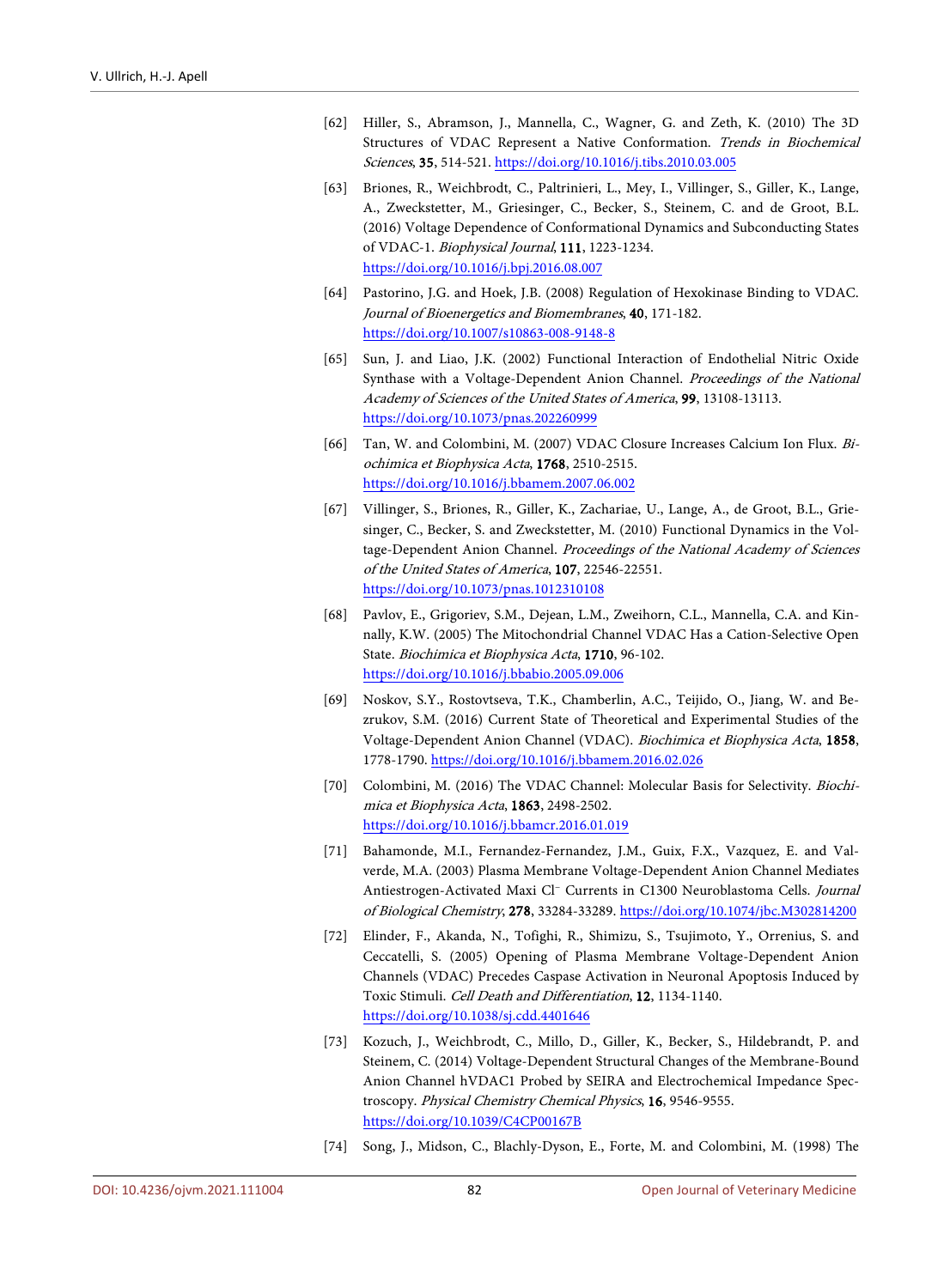Sensor Regions of VDAC Are Translocated from within the Membrane to the Surface during the Gating Processes. Biophysical Journal, 74, 2926-2944. [https://doi.org/10.1016/S0006-3495\(98\)78000-2](https://doi.org/10.1016/S0006-3495(98)78000-2)

- <span id="page-26-0"></span>[75] Báthori, G., Szabó, I., Schmehl, I., Tombola, F., Messina, A., De Pinto, V. and Zoratti, M. (1998) Novel Aspects of the Electrophysiology of Mitochondrial Porin. Biochemical and Biophysical Research Communications, 243, 258-263. <https://doi.org/10.1006/bbrc.1997.7926>
- <span id="page-26-1"></span>[76] Benz, R. (1994) Permeation of Hydrophilic Solutes through Mitochondrial Outer Membranes: Review on Mitochondrial Porins. Biochimica et Biophysica Acta, 1197, 167-196. [https://doi.org/10.1016/0304-4157\(94\)90004-3](https://doi.org/10.1016/0304-4157(94)90004-3)
- <span id="page-26-2"></span>[77] Tsujimoto, Y. and Shimizu, S. (2002) The Voltage-Dependent Anion Channel: An Essential Player in Apoptosis. Biochimie, 84, 187-193. [https://doi.org/10.1016/S0300-9084\(02\)01370-6](https://doi.org/10.1016/S0300-9084(02)01370-6)
- <span id="page-26-3"></span>[78] Ben-Hail, D. and Shoshan-Barmatz, V. (2016) VDAC1-Interacting Anion Transport Inhibitors Inhibit VDAC1 Oligomerization and Apoptosis. Biochimica et Biophysica Acta, 1863, 1612-1623. <https://doi.org/10.1016/j.bbamcr.2016.04.002>
- <span id="page-26-4"></span>[79] Rostovtseva, T.K. and Bezrukov, S.M. (2008) VDAC Regulation: Role of Cytosolic Proteins and Mitochondrial Lipids. Journal of Bioenergetics and Biomembranes, 40, 163-170[. https://doi.org/10.1007/s10863-008-9145-y](https://doi.org/10.1007/s10863-008-9145-y)
- <span id="page-26-5"></span>[80] Xu, Z., Zhang, D., He, X., Huang, Y. and Shao, H. (2016) Transport of Calcium Ions into Mitochondria. Current Genomics, 17, 215-219. <https://doi.org/10.2174/1389202917666160202215748>
- <span id="page-26-6"></span>[81] Montero, M., Alonso, M.T., Carnicero, E., Cuchillo-Ibanez, I., Albillos, A., Garcia, A.G., Garcia-Sancho, J. and Alvarez, J. (2000) Chromaffin-Cell Stimulation Triggers fast Millimolar Mitochondrial  $Ca^{2+}$  Transients That Modulate Secretion. Nature Cell Biology, 2, 57-61. <https://doi.org/10.1038/35000001>
- <span id="page-26-7"></span>[82] Gincel, D., Silberberg, S.D. and Shoshan-Barmatz, V. (2000) Modulation of the Voltage-Dependent Anion Channel (VDAC) by Glutamate. Journal of Bioenergetics and Biomembranes, 32, 571-583.
- <span id="page-26-8"></span>[83] Gincel, D., Vardi, N. and Shoshan-Barmatz, V. (2002) Retinal Voltage-Dependent Anion Channel: Characterization and Cellular Localization. Investigative Ophthalmology & Visual Science, 43, 2097-2104.
- <span id="page-26-9"></span>[84] Thinnes, F.P. (2013) New Findings Concerning Vertebrate Porin II—On the Relevance of Glycine Motifs of Type-1 VDAC. Molecular Genetics and Metabolism, 108, 212-224. <https://doi.org/10.1016/j.ymgme.2013.01.008>
- <span id="page-26-10"></span>[85] Denora, N. and Natile, G. (2017) An Updated View of Translocator Protein (TSPO). International Journal of Molecular Sciences, 18, 2640. <https://doi.org/10.3390/ijms18122640>
- <span id="page-26-11"></span>[86] Rupprecht, R., Papadopoulos, V., Rammes, G., Baghai, T. C., Fan, J., Akula, N., Groyer, G., Adams, D. and Schumacher, M. (2010) Translocator Protein (18 kDa) (TSPO) as a Therapeutic Target for Neurological and Psychiatric Disorders. Nature Reviews Drug Discovery, 9, 971-988. <https://doi.org/10.1038/nrd3295>
- <span id="page-26-12"></span>[87] Barichello, T., Simoes, L.R., Collodel, A., Giridharan, V.V., Dal-Pizzol, F., Macedo, D. and Quevedo, J. (2017) The Translocator Protein (18 kDa) and Its Role in Neuropsychiatric Disorders. Neuroscience & Biobehavioral Reviews, 83, 183-199. <https://doi.org/10.1016/j.neubiorev.2017.10.010>
- <span id="page-26-13"></span>[88] Braestrup, C. and Squires, R.F. (1977) Specific Benzodiazepine Receptors in Rat Brain Characterized by High-Affinity (3H)Diazepam Binding. Proceedings of the National Academy of Sciences of the United States of America, 74, 3805-3809.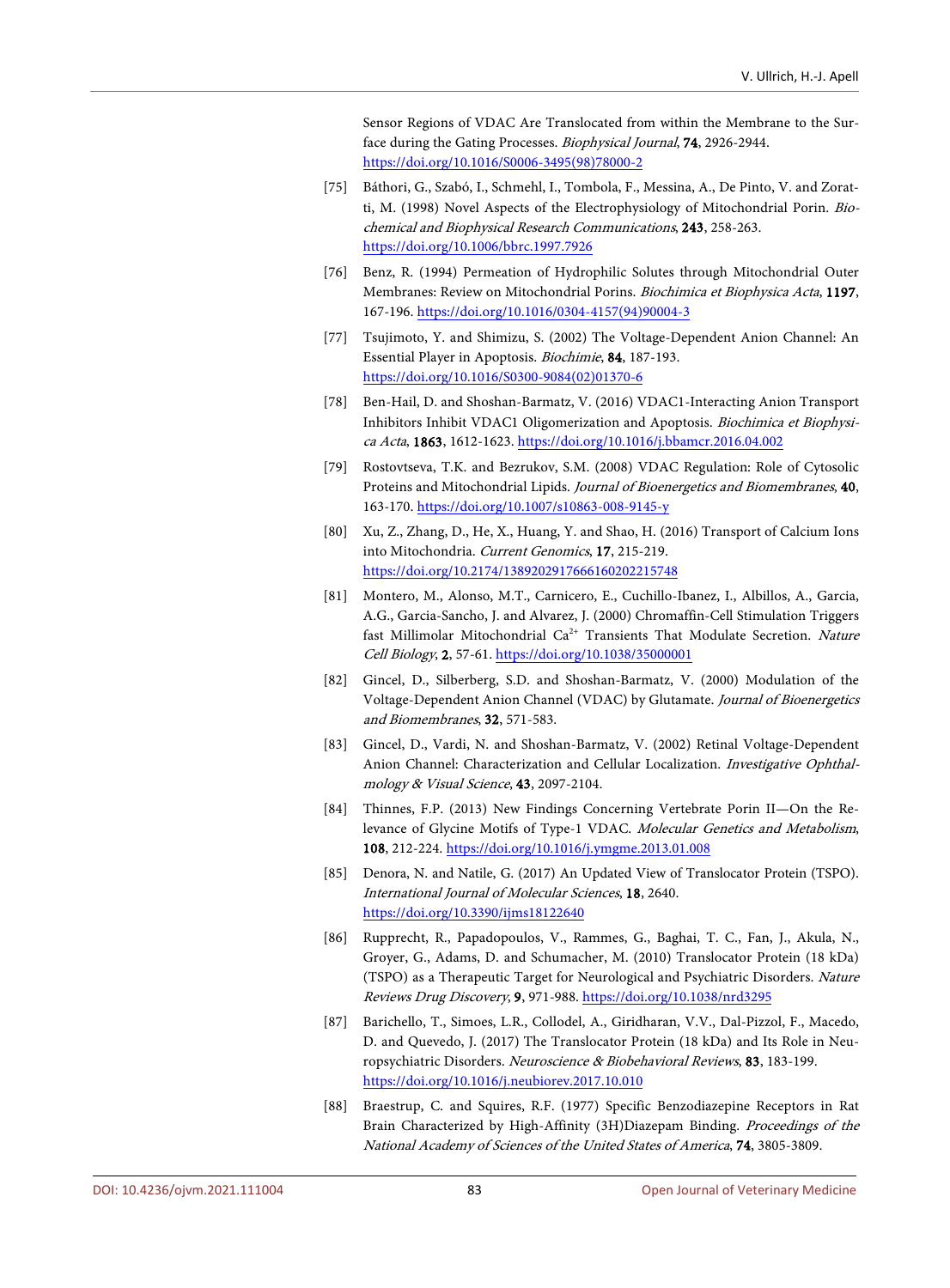<https://doi.org/10.1073/pnas.74.9.3805>

- <span id="page-27-0"></span>[89] Wang, H., Zhai, K., Xue, Y., Yang, J., Yang, Q., Fu, Y., Hu, Y., Liu, F., Wang, W., Cui, L., Chen, H., Zhang, J. and He, W. (2016) Global Deletion of TSPO Does Not Affect the Viability and Gene Expression Profile. PLoS ONE, 11, e0167307. <https://doi.org/10.1371/journal.pone.0167307>
- <span id="page-27-1"></span>[90] Liu, G.J., Middleton, R.J., Hatty, C.R., Kam, W.W., Chan, R., Pham, T., Harrison-Brown, M., Dodson, E., Veale, K. and Banati, R.B. (2014) The 18 kDa Translocator Protein, Microglia and Neuroinflammation. Brain Pathology, 24, 631-653. <https://doi.org/10.1111/bpa.12196>
- <span id="page-27-2"></span>[91] Czajkowski, C., Gibbs, T.T. and Farb, D.H. (1989) Transmembrane Topology of the Gamma-Aminobutyric AcidA/Benzodiazepine Receptor: Subcellular Distribution and Allosteric Coupling Determined in Situ. Molecular Pharmacology, 35, 75-84.
- <span id="page-27-3"></span>[92] Liedvogel, M. and Mouritsen, H. (2010) Cryptochromes—A Potential Magnetoreceptor: What Do We Know and What Do We Want to Know? Journal of the Royal Society Interface, 7, S147-S162. <https://doi.org/10.1098/rsif.2009.0411.focus>
- <span id="page-27-4"></span>[93] Byrdin, M., Eker, A.P., Vos, M.H. and Brettel, K. (2003) Dissection of the Triple Tryptophan Electron Transfer Chain in Escherichia coli DNA Photolyase: Trp382 Is the Primary Donor in Photoactivation. Proceedings of the National Academy of Sciences of the United States of America, 100, 8676-8681. <https://doi.org/10.1073/pnas.1531645100>
- <span id="page-27-5"></span>[94] Henbest, K.B., Maeda, K., Hore, P.J., Joshi, M., Bacher, A., Bittl, R., Weber, S., Timmel, C.R. and Schleicher, E. (2008) Magnetic-Field Effect on the Photoactivation Reaction of Escherichia coli DNA Photolyase. Proceedings of the National Academy of Sciences of the United States of America, 105, 14395-14399. <https://doi.org/10.1073/pnas.0803620105>
- <span id="page-27-6"></span>[95] Maeda, K., Robinson, A.J., Henbest, K.B., Hogben, H.J., Biskup, T., Ahmad, M., Schleicher, E., Weber, S., Timmel, C.R. and Hore, P.J. (2012) Magnetically Sensitive Light-Induced Reactions in Cryptochrome Are Consistent with Its Proposed Role as a Magnetoreceptor. Proceedings of the National Academy of Sciences of the United States of America, 109, 4774-4779. <https://doi.org/10.1073/pnas.1118959109>
- <span id="page-27-7"></span>[96] Cashmore, A.R., Jarillo, J.A., Wu, Y.J. and Liu, D. (1999) Cryptochromes: Blue Light Receptors for Plants and Animals. Science, 284, 760-765.
- <span id="page-27-8"></span>[97] Kattnig, D.R. (2017) Radical-Pair-Based Magnetoreception Amplified by Radical Scavenging: Resilience to Spin Relaxation. The Journal of Physical Chemistry B, 121, 10215-10227. <https://doi.org/10.1021/acs.jpcb.7b07672>
- <span id="page-27-9"></span>[98] Rodgers, C.T. and Hore, P.J. (2009) Chemical Magnetoreception in Birds: The Radical Pair Mechanism. Proceedings of the National Academy of Sciences of the United States of America, 106, 353-360. <https://doi.org/10.1073/pnas.0711968106>
- <span id="page-27-10"></span>[99] Bialas, C., Jarocha, L.E., Henbest, K.B., Zollitsch, T.M., Kodali, G., Timmel, C.R., Mackenzie, S.R., Dutton, P.L., Moser, C.C. and Hore, P.J. (2016) Engineering an Artificial Flavoprotein Magnetosensor. Journal of the American Chemical Society, 138, 16584-16587. <https://doi.org/10.1021/jacs.6b09682>
- <span id="page-27-11"></span>[100] Grebing, C., Crane, F.L., Low, H. and Hall, K. (1984) A Transmembranous NADH-Dehydrogenase in Human Erythrocyte Membranes. Journal of Bioenergetics and Biomembranes, 16, 517-533.
- <span id="page-27-12"></span>[101] Kennett, E.C. and Kuchel, P.W. (2003) Redox Reactions and Electron Transfer across the Red Cell Membrane. IUBMB Life, 55, 375-385. <https://doi.org/10.1080/15216540310001592843>
- <span id="page-27-13"></span>[102] Matteucci, E. and Giampietro, O. (2007) Electron Pathways through Erythrocyte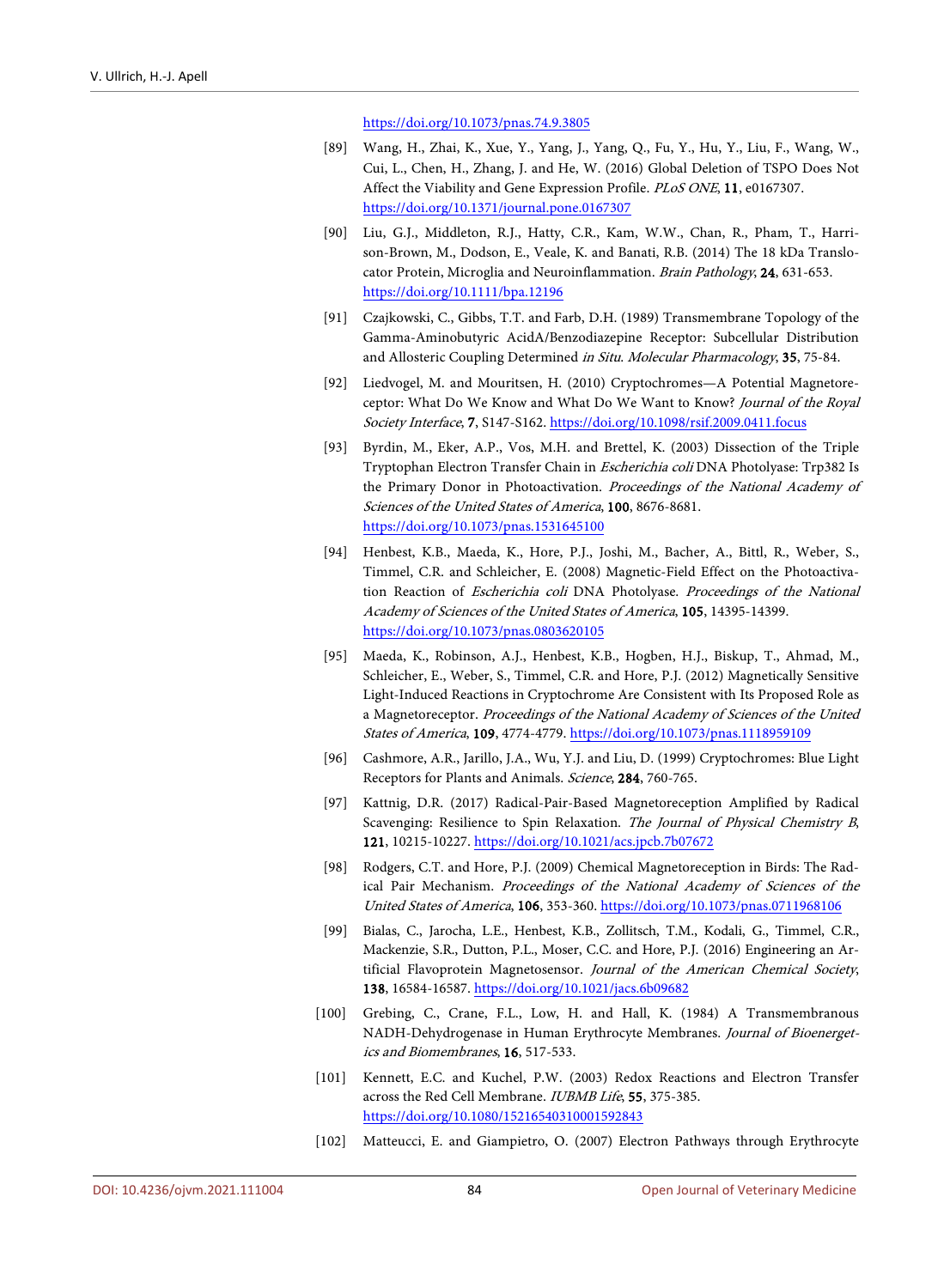Plasma Membrane in Human Physiology and Pathology: Potential Redox Biomarker? Biomarker Insights, 2, 321-329. <https://doi.org/10.1177/117727190700200026>

- <span id="page-28-0"></span>[103] Sridharan, M., Bowles, E.A., Richards, J.P., Krantic, M., Davis, K.L., Dietrich, K.A., Stephenson, A.H., Ellsworth, M.L. and Sprague, R.S. (2012) Prostacyclin Receptor-Mediated ATP Release from Erythrocytes Requires the Voltage-Dependent Anion Channel. American Journal of Physiology-Heart and Circulatory Physiology, 302, H553-H559. <https://doi.org/10.1152/ajpheart.00998.2011>
- <span id="page-28-1"></span>[104] Kaestner, L., Wang, X., Hertz, L. and Bernhardt, I. (2018) Voltage-Activated Ion Channels in Non-Excitable Cells—A Viewpoint Regarding Their Physiological Justification. Frontiers in Physiology, 9, 450. <https://doi.org/10.3389/fphys.2018.00450>
- <span id="page-28-2"></span>[105] Kaestner, L., Christophersen, P., Bernhardt, I. and Bennekou, P. (2000) The Non-Selective Voltage-Activated Cation Channel in the Human Red Blood Cell Membrane: Reconciliation between Two Conflicting Reports and Further Characterisation. Bioelectrochemistry, 52, 117-125. [https://doi.org/10.1016/S0302-4598\(00\)00110-0](https://doi.org/10.1016/S0302-4598(00)00110-0)
- <span id="page-28-3"></span>[106] Marginedas-Freixa, I., Alvarez, C.L., Moras, M., Leal Denis, M.F., Hattab, C., Halle, F., Bihel, F., Mouro-Chanteloup, I., Lefevre, S.D., Le Van, K.C., Schwarzbaum, P.J. and Ostuni, M.A. (2018) Human Erythrocytes Release ATP by a Novel Pathway Involving VDAC Oligomerization Independent of Pannexin-1. Scientific Reports, 8, Article No. 11384. <https://doi.org/10.1038/s41598-018-29885-7>
- <span id="page-28-4"></span>[107] Baskurt, O., Neu, B. and Meiselman, H.J. (2019) Red Blood Cell Aggregation. CRC Press, Boca Raton, FL.
- <span id="page-28-5"></span>[108] Wagner, C., Steffen, P. and Svetina, S. (2013) Aggregation of Red Blood Cells: From Rouleaux to Clot Formation. Comptes Rendus Physique, 14, 459-469. <https://doi.org/10.1016/j.crhy.2013.04.004>
- <span id="page-28-6"></span>[109] Danielczok, J.G., Terriac, E., Hertz, L., Petkova-Kirova, P., Lautenschlager, F., Laschke, M.W. and Kaestner, L. (2017) Red Blood Cell Passage of Small Capillaries Is Associated with Transient Ca<sup>2+</sup>-Mediated Adaptations. Frontiers in Physiology, 8, 979. <https://doi.org/10.3389/fphys.2017.00979>
- <span id="page-28-7"></span>[110] Sebastián, J.L., San Martín, S.M., Sancho, M., Miranda, J.M. and Álvarez, G. (2005) Erythrocyte Rouleau Formation under Polarized Electromagnetic Fields. Physical Review E, 72, Article ID: 031913. <https://doi.org/10.1103/PhysRevE.72.031913>
- <span id="page-28-8"></span>[111] Kaestner, L., Bogdanova, A. and Egee, S. (2020) Calcium Channels and Calcium-Regulated Channels in Human Red Blood Cells. In: Islam, M., Eds., Advances in Experimental Medicine and Biology, Vol. 1131, Springer, Cham, 625-648. [https://doi.org/10.1007/978-3-030-12457-1\\_25](https://doi.org/10.1007/978-3-030-12457-1_25)
- <span id="page-28-9"></span>[112] Lang, K.S., Duranton, C., Poehlmann, H., Myssina, S., Bauer, C., Lang, F., Wieder, T. and Huber, S.M. (2003) Cation Channels Trigger Apoptotic Death of Erythrocytes. Cell Death and Differentiation, 10, 249-256. <https://doi.org/10.1038/sj.cdd.4401144>
- <span id="page-28-10"></span>[113] Cortese-Krott, M.M. and Kelm, M. (2014) Endothelial Nitric Oxide Synthase in Red Blood Cells: Key to a New Erythrocrine Function? Redox Biology, 2, 251-258. <https://doi.org/10.1016/j.redox.2013.12.027>
- <span id="page-28-11"></span>[114] Raccuglia, D., Huang, S., Ender, A., Heim, M.M., Laber, D., Suarez-Grimalt, R., Liotta, A., Sigrist, S.J., Geiger, J.R.P. and Owald, D. (2019) Network-Specific Synchronization of Electrical Slow-Wave Oscillations Regulates Sleep Drive in Drosophila. Current Biology, 29, 3611-3621. <https://doi.org/10.1016/j.cub.2019.08.070>
- <span id="page-28-12"></span>[115] Igarashi, J., Isomura, Y., Arai, K., Harukuni, R. and Fukai, T. (2013) A θ-γ Oscillation Code for Neuronal Coordination during Motor Behavior. Journal of Neuros-